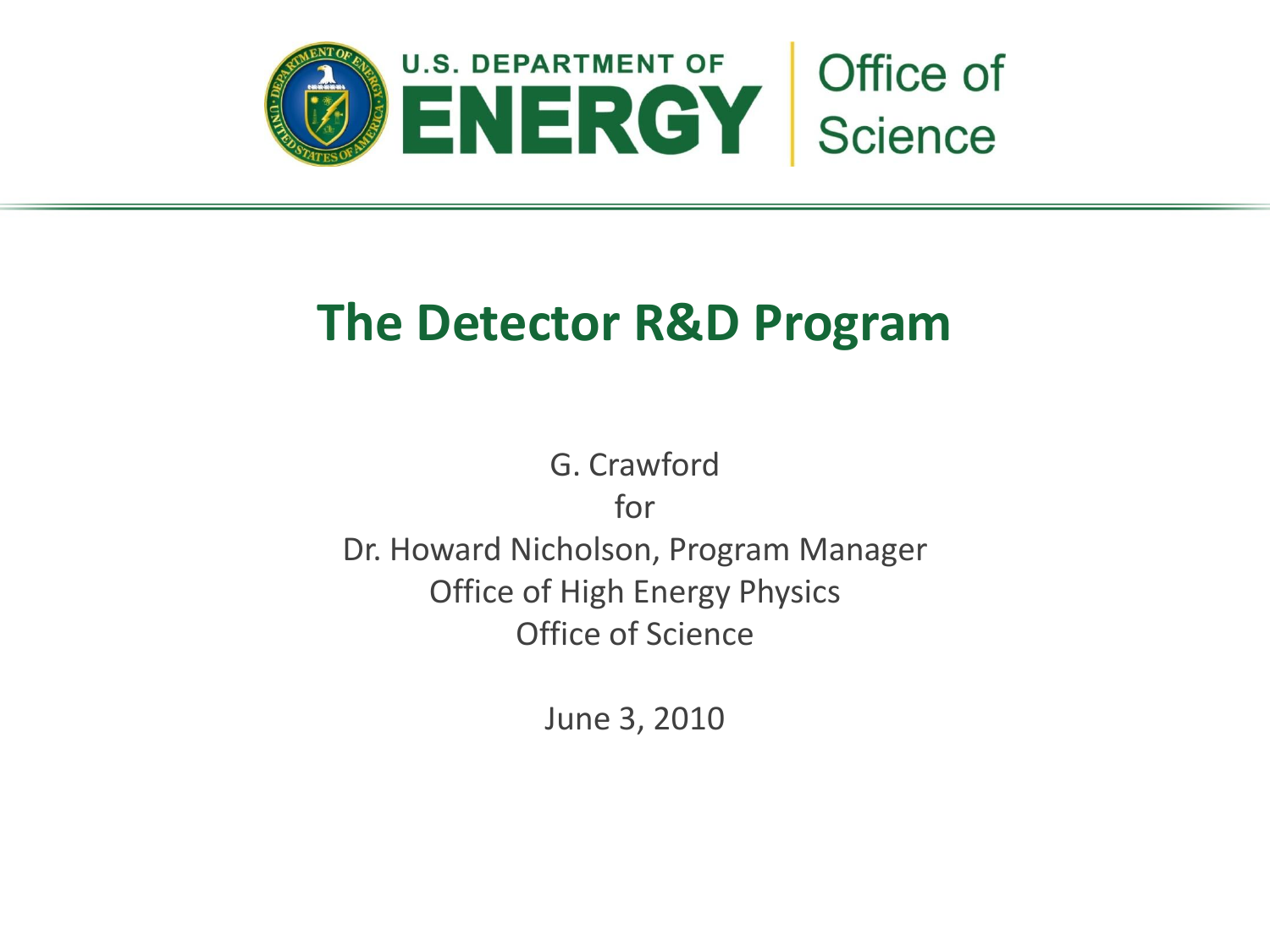## **Organization of Talk**

## • **Overview of the program**

- Purpose and Motivation
- Funding, Manpower, and General Information

## • **Special programs and Initiatives**

- Advanced Detector R&D ADR (Universities)
- Large Area Photodetector
- Water Based Liquid Scintillator

## **Detector System Development**

- ILC
- LHC Upgrades
- Muon Collider

## • **Summary**

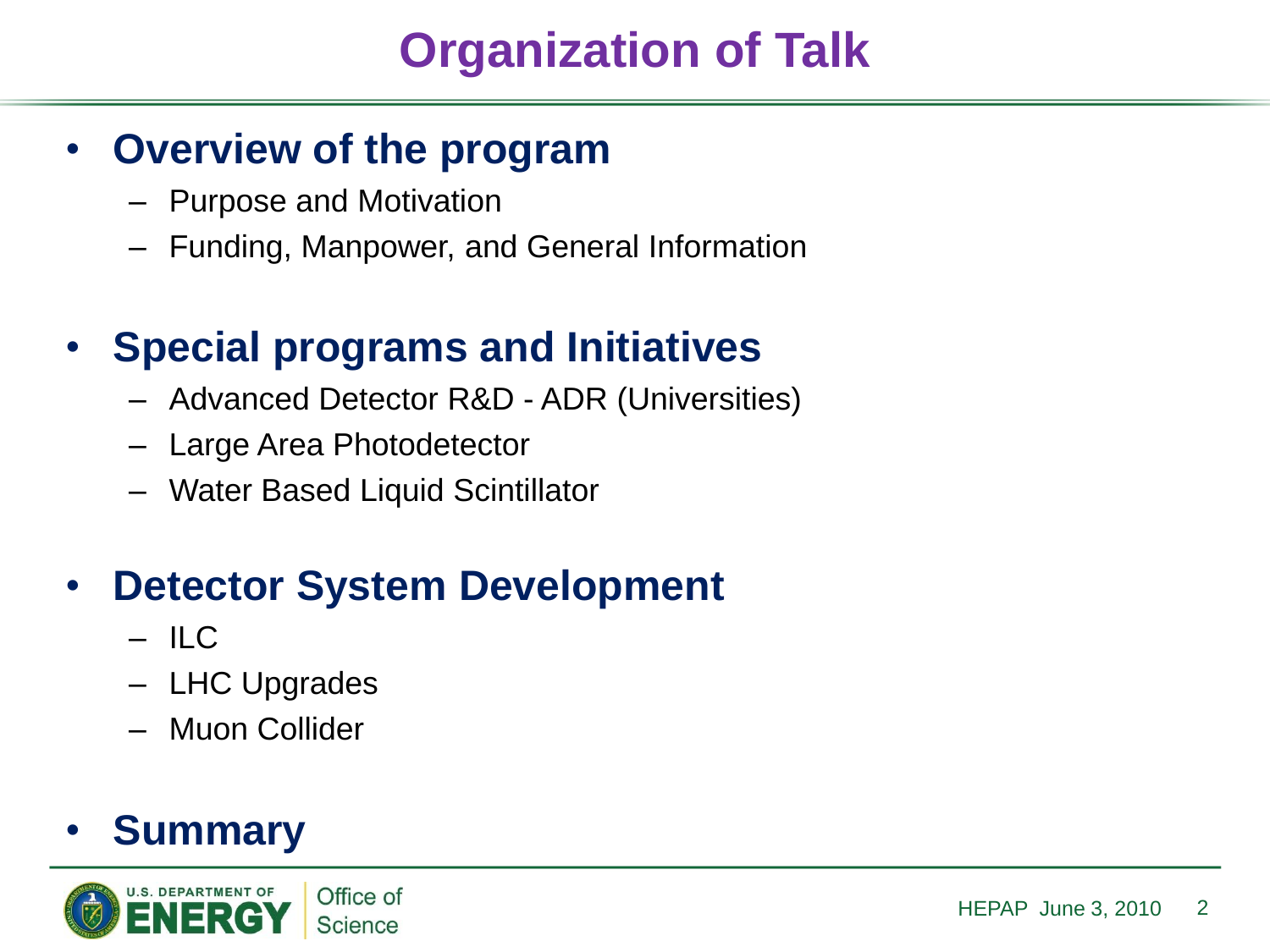## **Overview - Purpose of the Program**

- The Detector R&D Program at DOE is intended to fund the research and development of GENERIC
	- sensors
	- detector systems
	- data acquisition systems

which are likely to be important for research in High Energy Physics.

- It also provides support for
	- test beams for detector testing and evaluation.
- In addition the program provides,
	- core funding for a few KEY technical people and physicists who have a history of playing an important and continuing role in detector development

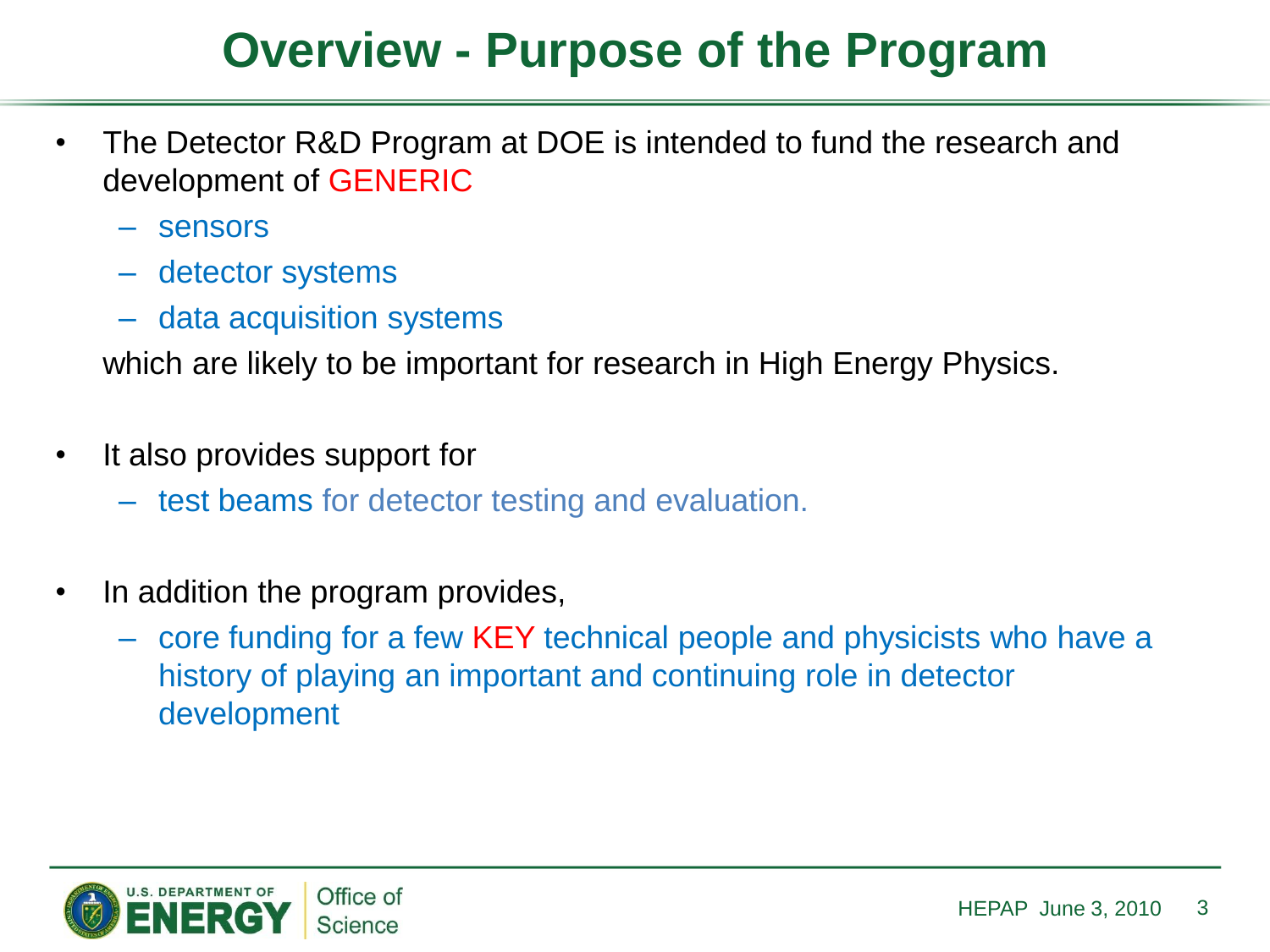## **Overview - Definition of Generic**

GENERIC is defined here as

- Fundamental R&D on properties of particle detectors
- Detector R&D which may be motivated by a specific experiment but which is likely to be of general use to other existing or future HEP experiments.
	- For experiments large enough to require the CD approval process, GENERIC means pre-CD0 (e.g., Project X experiments, ILC)
- Upgrades to existing detectors which are far enough in the future so that there is no consensus on a single, well defined, technological upgrade path.
	- e.g., LHC detector upgrades (more on this later)

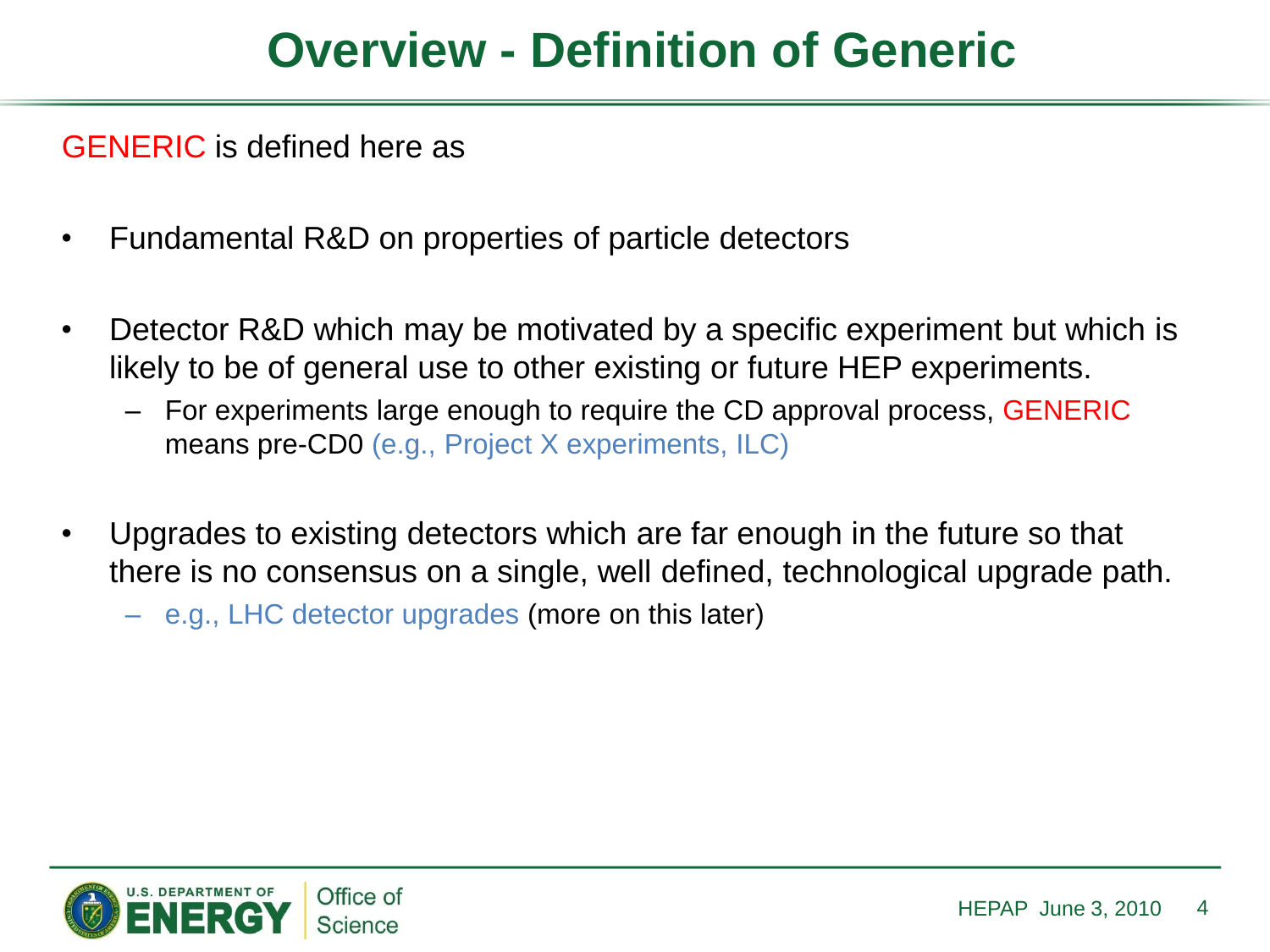## **Overview - Motivation**

Future research in High Energy Physics requires an enabling Detector R&D program to pursue research at the energy, intensity, and cosmic frontiers. This program should:

- Develop novel detector technologies.
- Improve the characteristics of existing detectors commonly used in High Energy Physics. (Increase speed, improve radiation hardness, improve energy resolution, improve precision, improve mechanical robustness, reduce intrinsic radioactivity backgrounds)
- Develop less expensive technologies for large detector systems.

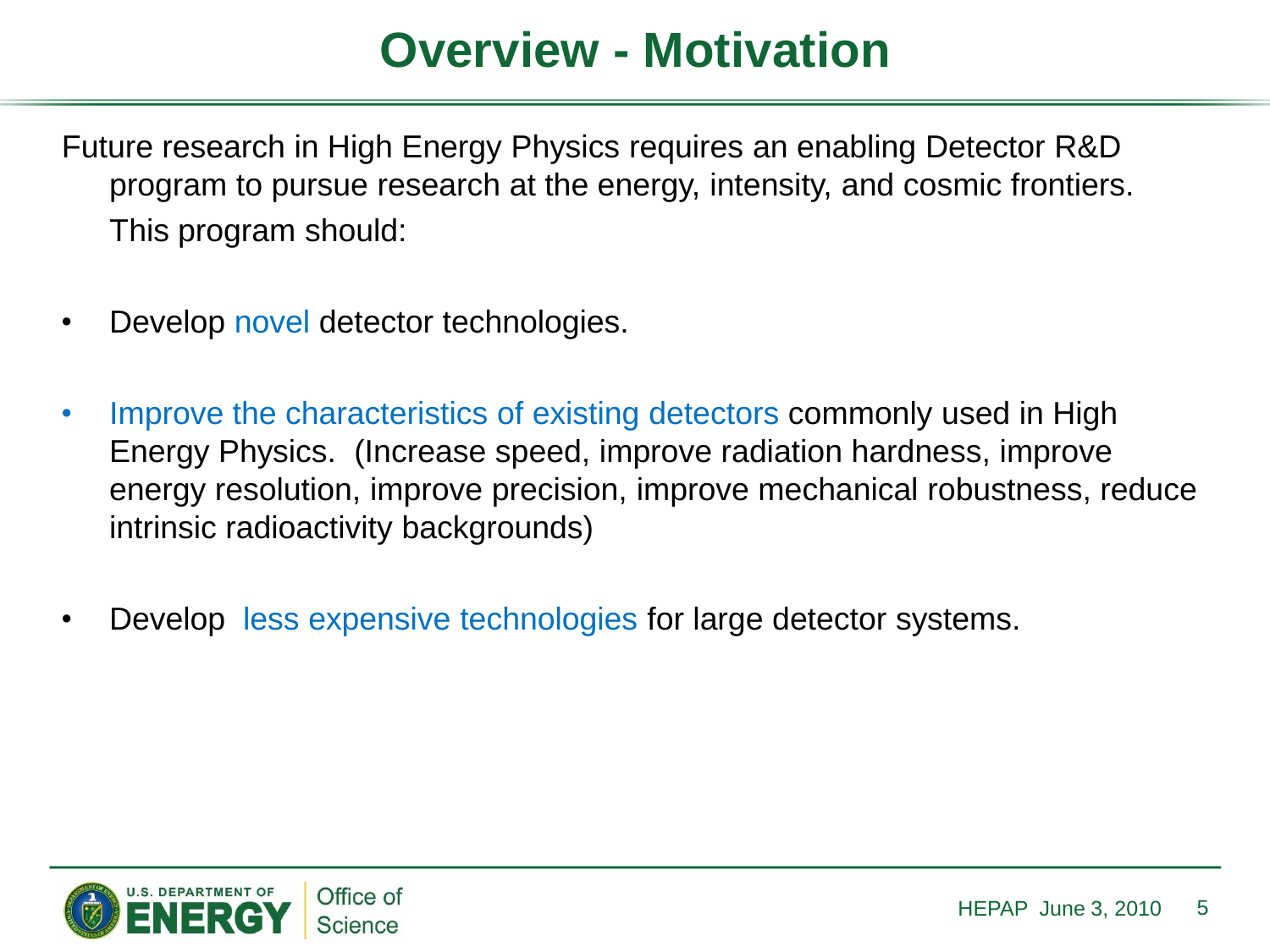## **Overview - Physics Today September 2009**



### A century of physics: 1950 to 2050

Michael S. Turner

Michael Turner is the Bruce V. and Diana M. Rauner Distinguished Service Professor at the University of Chicago and a founding member of its Kavli Institute for **Cosmological Physics.** 

#### Opportunities: 2000-2050

The game-changing advances of the past 50 years provide clues about the questions that are ripe to be answered and the most promising physics to pursue. The past will be a hard act to follow, but I think the next 50 years may produce an even more impressive record of accomplishments and discoveries. Here's what I foresee:

Instrumentation for the 21st century. No one does it better than physicists when it comes to innovation in instrumentation, and thus the future of all scientific fields surely rests in our hands.

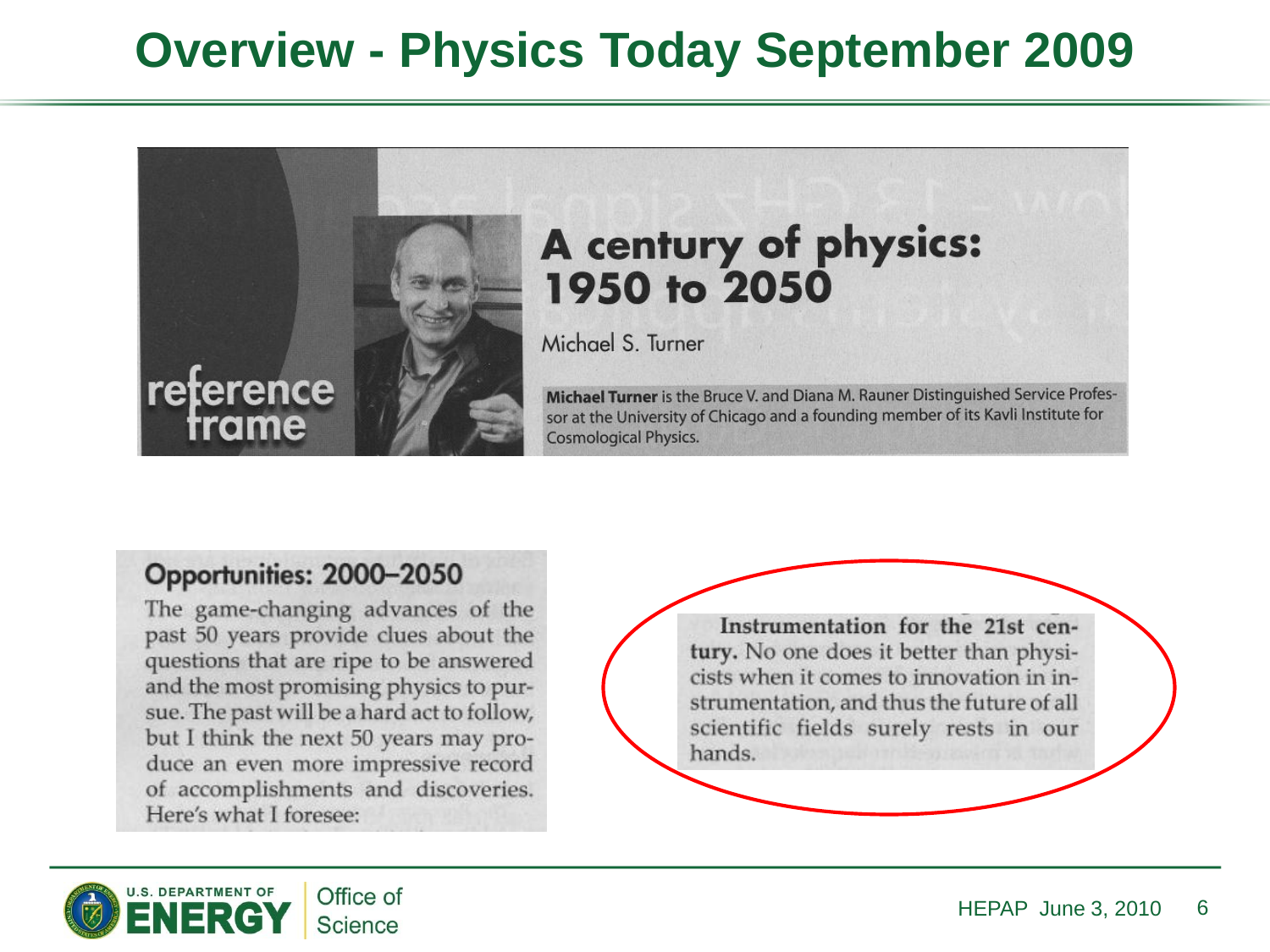## **Overview - Funding Statistics**

Generic Detector R&D Funding – History, Current, Projected

| \$ in Millions             | <b>FY09 (Actual)</b> | <b>FY10 (Expected)</b> | <b>FY11 (Projected)</b> |
|----------------------------|----------------------|------------------------|-------------------------|
| Universities <sup>1</sup>  | 3.5                  | 3.6                    | 3.7                     |
| Laboratories <sup>1</sup>  | 21.2                 | 20.1                   | 19.4                    |
| <b>R&amp;D Initiatives</b> |                      | 1.2                    | 2.3                     |
| Supplements <sup>2</sup>   |                      | 0.6                    | 0.8                     |
| <b>Program Funding</b>     | 24.7                 | 25.5                   | 26.2                    |
| <b>ARRA Funding</b>        | 5.9 <sup>3</sup>     | 0.0                    | 0.0                     |
| <b>Total Funding</b>       | 30.6                 | 25.5                   | 26.2                    |

<sup>1</sup> The split between Universities and Laboratories in FY10 and FY11 is approximate and subject to change as is total FY11 funding.

 $2$  Supplemental funding is approximate and subject to change; provided to both labs and universities. <sup>3</sup> Includes 0.9M (out of \$10.8M) of university infrastructure grants directly identified for detector R&D, along with support for large area photodetector R&D

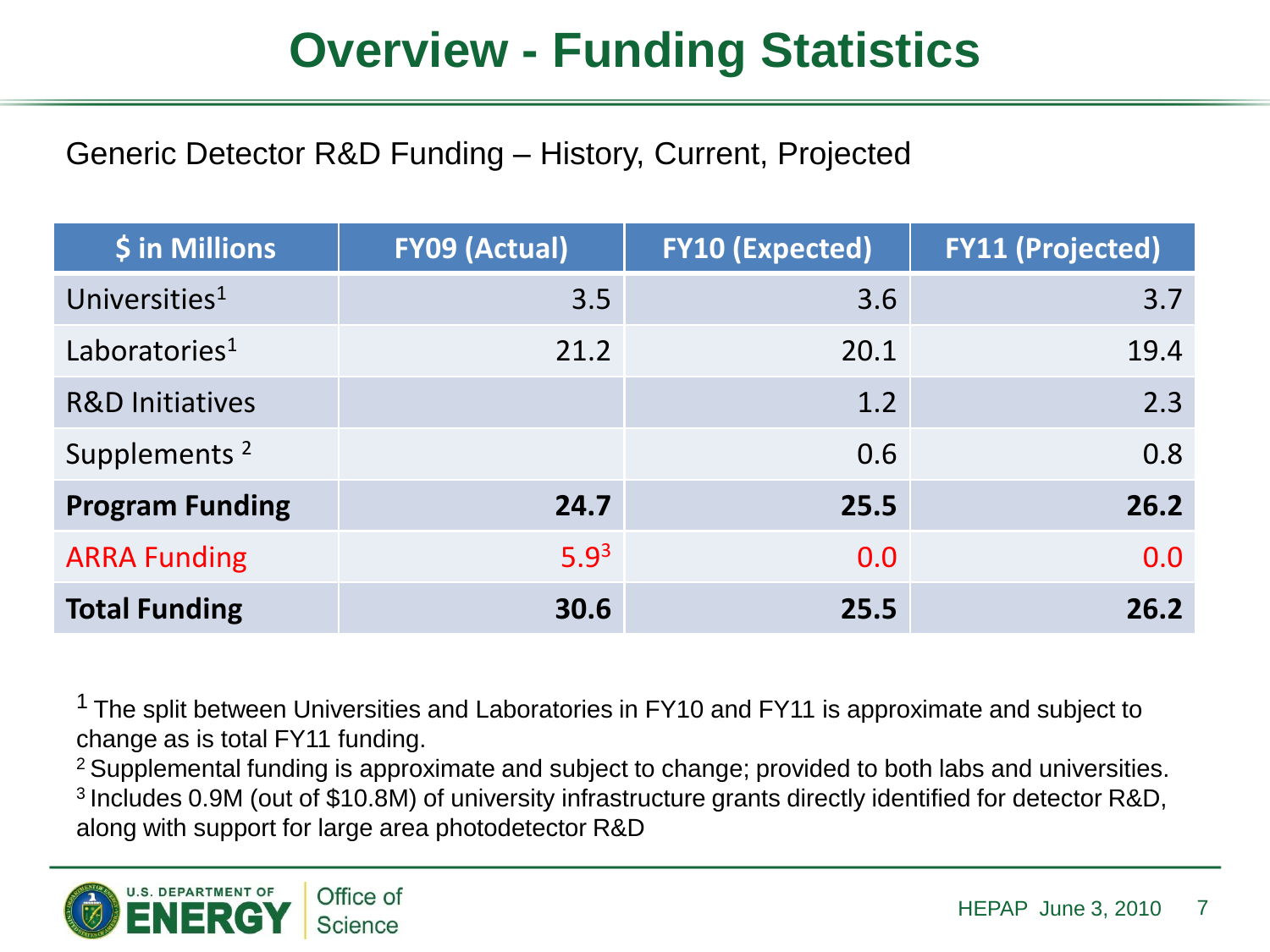## **Overview – Core Personnel & General Information**

#### **FY09 actual:**

- **Core funding** supports research groups at 8 universities and 5 labs
	- This is explicitly KA1503 budget code; there may be additional individuals performing detector R&D work who are supported under other budgets
- Approximately 82 FTEs : 8 FTEs at Universities and 74 FTEs at labs
	- Currently there is no core funding for Detector R&D at LLNL and LANL. All detector R&D funding to these laboratories is one-shot.

|             | MANPOWER Universities ANL BNL FNAL LBNL SLAC Total |     |     |      |      |      |      |
|-------------|----------------------------------------------------|-----|-----|------|------|------|------|
| <b>FTEs</b> | 7.6                                                | 7.4 | 3.0 | 40.4 | 13.0 | 11.0 | 82.4 |
| Heads       | 16                                                 | 36  | 6   | 147  | 22   | 24   | 251  |

#### **FY09 data**

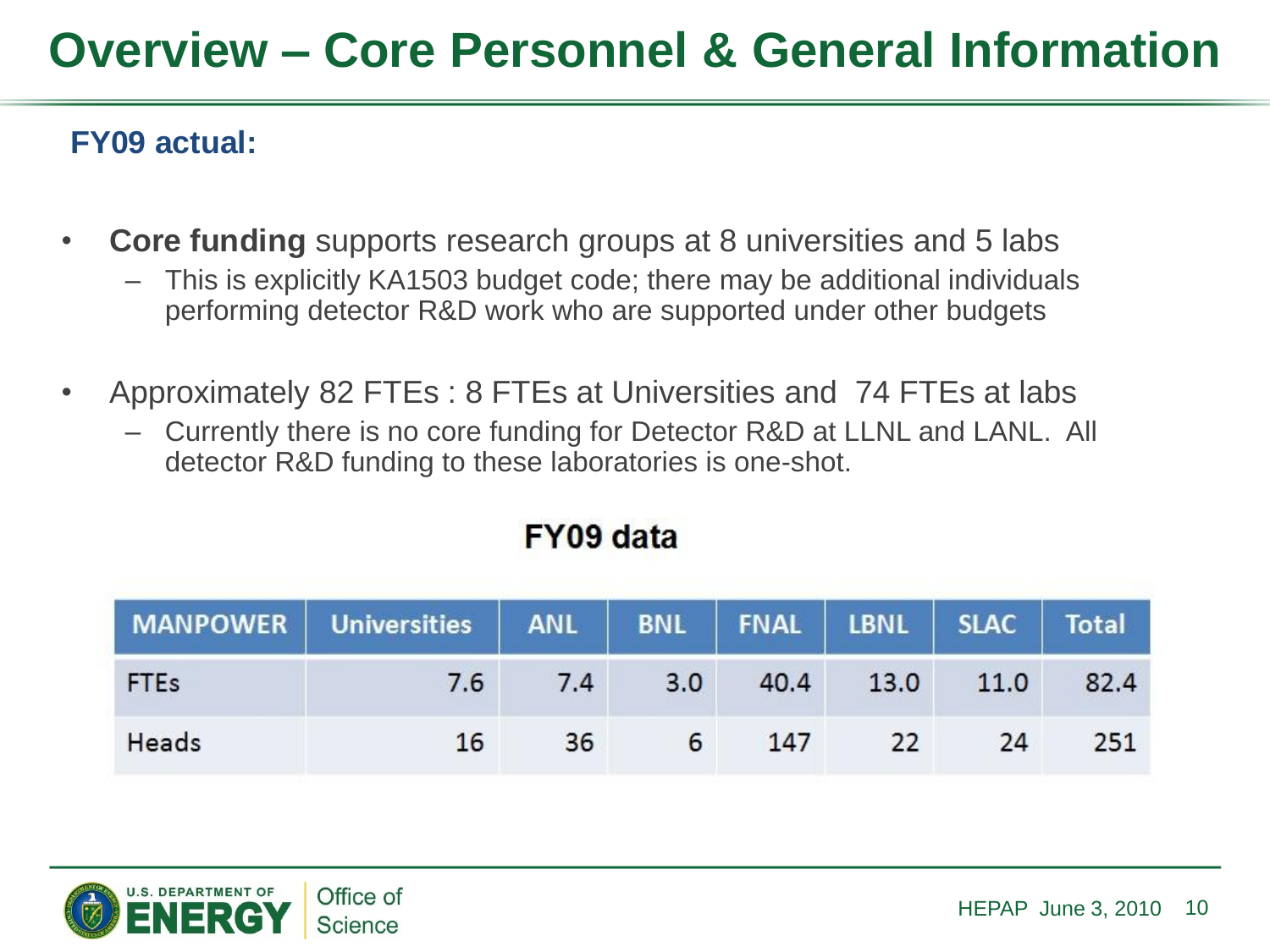## **Current Detector R&D Research Topics**

**Examples of current detector R&D at the laboratories:**

3D vertex pixel detectors ASIC development CCD development Radiation hard silicon development Measurements of basic properties of liquid argon Water based liquid scintillator Large area photodetectors Intelligent silicon devices Nanowire carpet hybrid pixel detectors

Liquid argon detector development including cold electronics and purity testing

---------------------------------------------------------------------------------------------------------

Color coding: Sensors Detector Systems Data Acquisition Systems Core Technologies

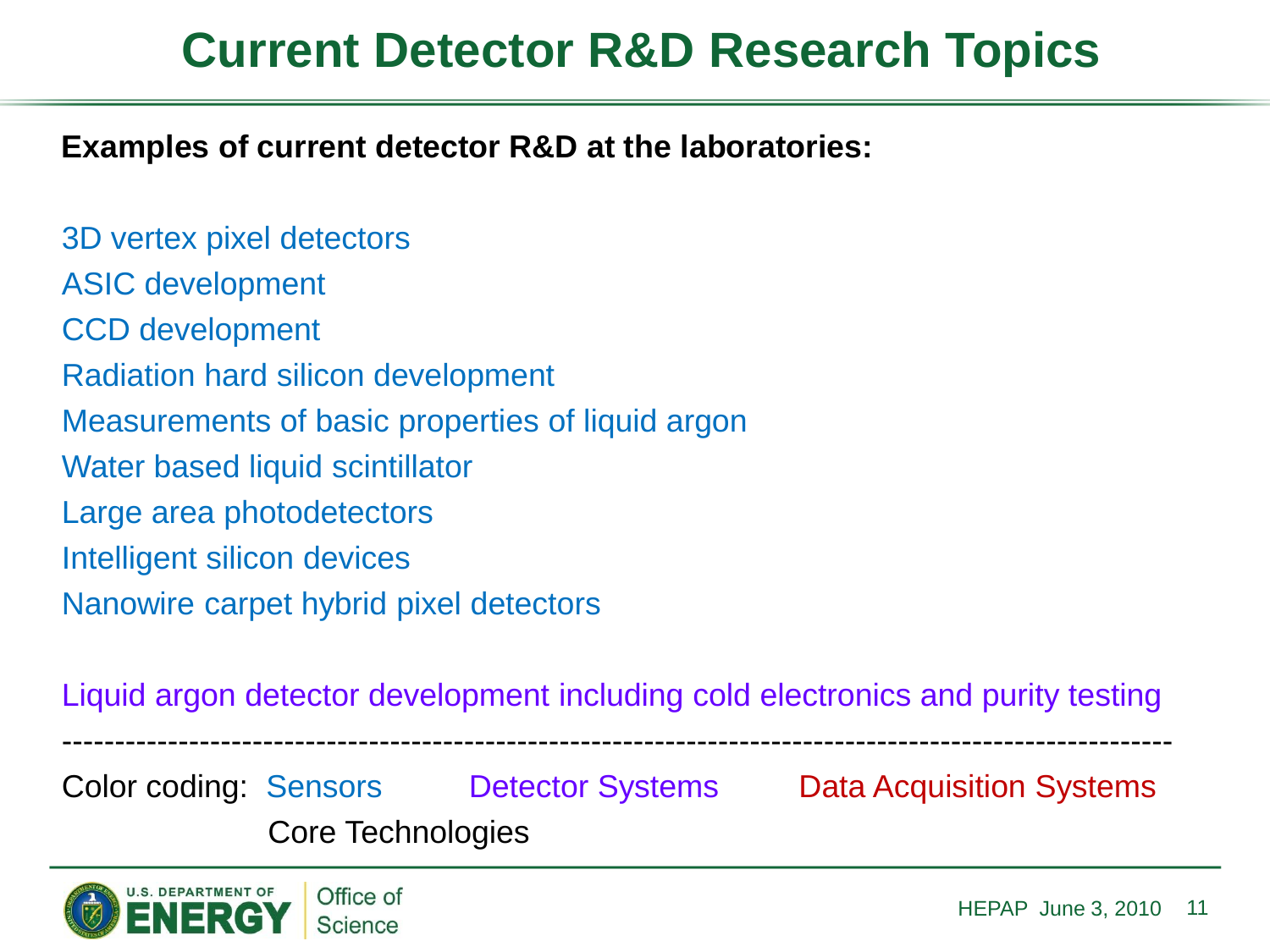## **Current Detector R&D Research (Cont.)**

Crystal compensated calorimetry

High pressure xenon TPC development

Lepton collider detector development including resistive plate chamber digital hadron calorimetry

Chromatic Cerenkov compensation for improved timing resolution

Detector simulation toolkits

Particle flow algorithm development

High rate DAQ and trigger development Wireless fiberless DAQ systems

DC to DC converters

Color coding: Sensors Detector Systems Data Acquisition Systems Core Technologies

---------------------------------------------------------------------------------------------------------

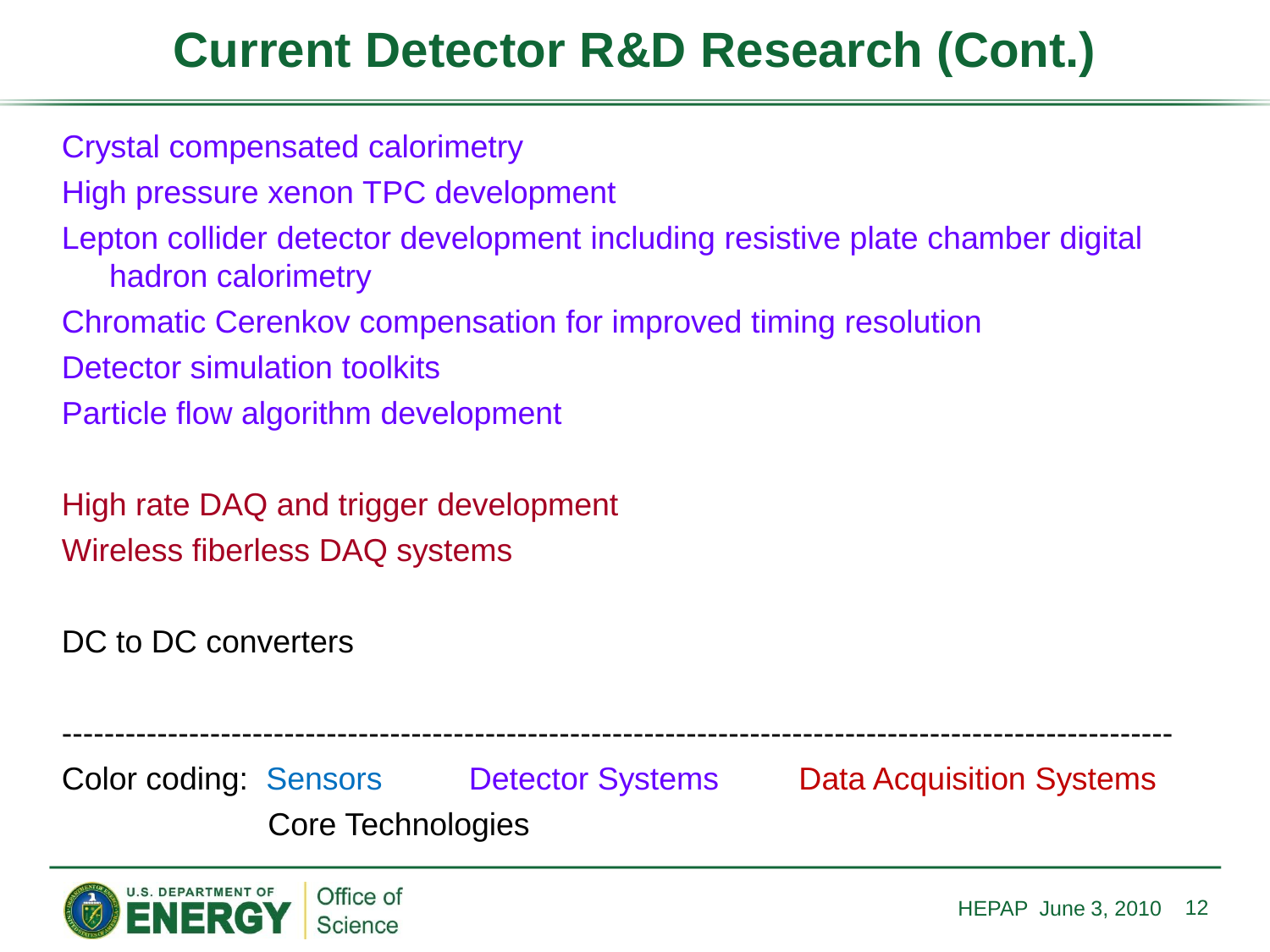# **Special Programs - ADR**

- **The Advanced Detector R&D program** (ADR) is designed to give University researchers relatively short term (1-2 years) detector development funding.
- Peer-reviewed proposals under an annual special solicitation
- Targeted mostly for fundamental R&D on properties of detectors or detector systems
- The ADR program is restricted to Universities since it can be thought of as an analogue of National Laboratory LDRD funding.
- This funding is NOT intended to support a continuing or extensive program in Detector R&D at a University (that is the purpose of the core program)
- Currently \$750k of new funding for this program is set aside each year. Typically ~\$500-\$600k is available to fund new proposals each year (remainder is "mortgage" from previous years' awards).

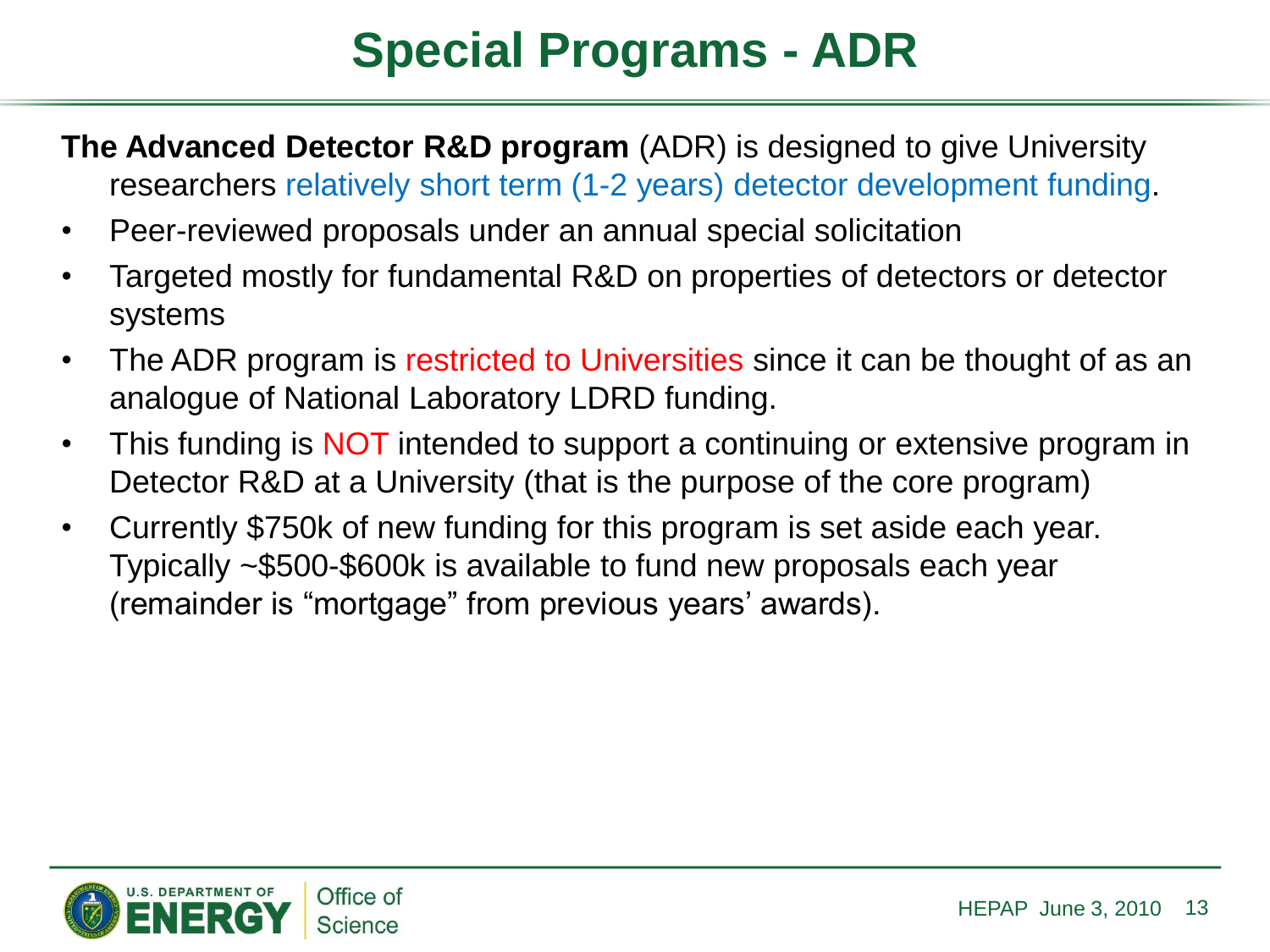## **Special Programs – ADR (Cont.)**

#### **Recently funded ADR proposals:**

Evaluation of 0.25 mm silicon-on-sapphire technology for ASICs for front-end electronics Advanced fiber optic systems for high energy physics experiments

Development of single crystal chemical vapor deposition (CVD) diamond Development of large cryogenic germanium detectors Testing commercial silicon photomultipliers for radiation hardness Development of large area photodetectors Design and prototyping of a high granularity scintillating calorimeter

Color coding: Sensors Detector Systems Core technologies

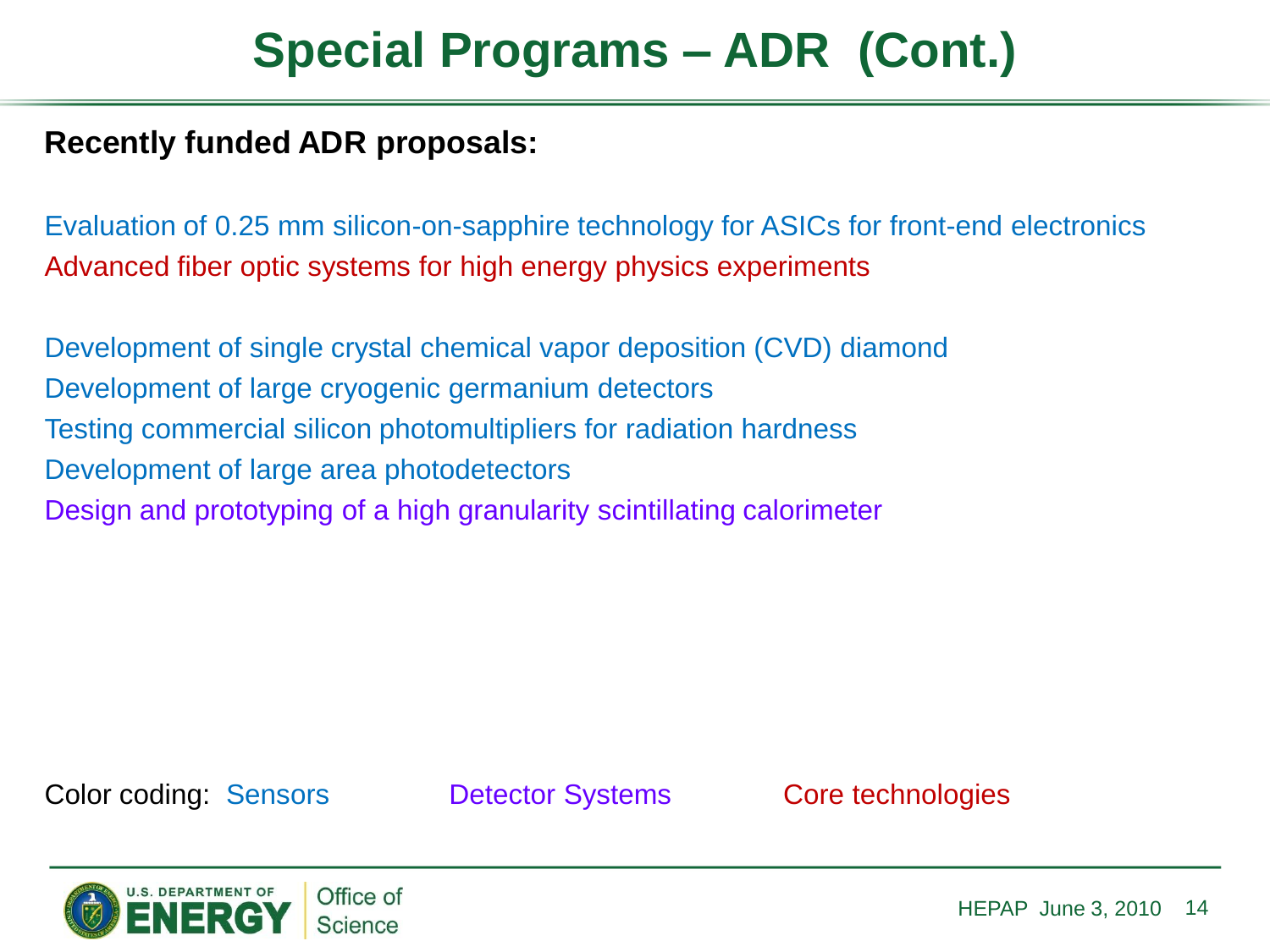## **Special Programs – ADR (Cont.)**

#### **The FY2010 ADR program:**

- 28 proposals were received, of which 27 were considered generic; each was reviewed by four reviewers. A total of 76 reviewers reviewed one or two proposals.
- Of these, there were two collaborative proposals
- Plan on funding ~5 highest-rated proposals:

| K\$                       | <b>FY10</b> | <b>FY11</b> | <b>FY12</b> | <b>Totals</b> |
|---------------------------|-------------|-------------|-------------|---------------|
| Requests                  | 2747        | 2070        | 655         | 5472          |
| Planned<br>Funding (est.) | 600         | 100-150     | $0 - 50$    | 750           |

Many of the proposal funding profiles were not well matched to the funding constraints of the program.

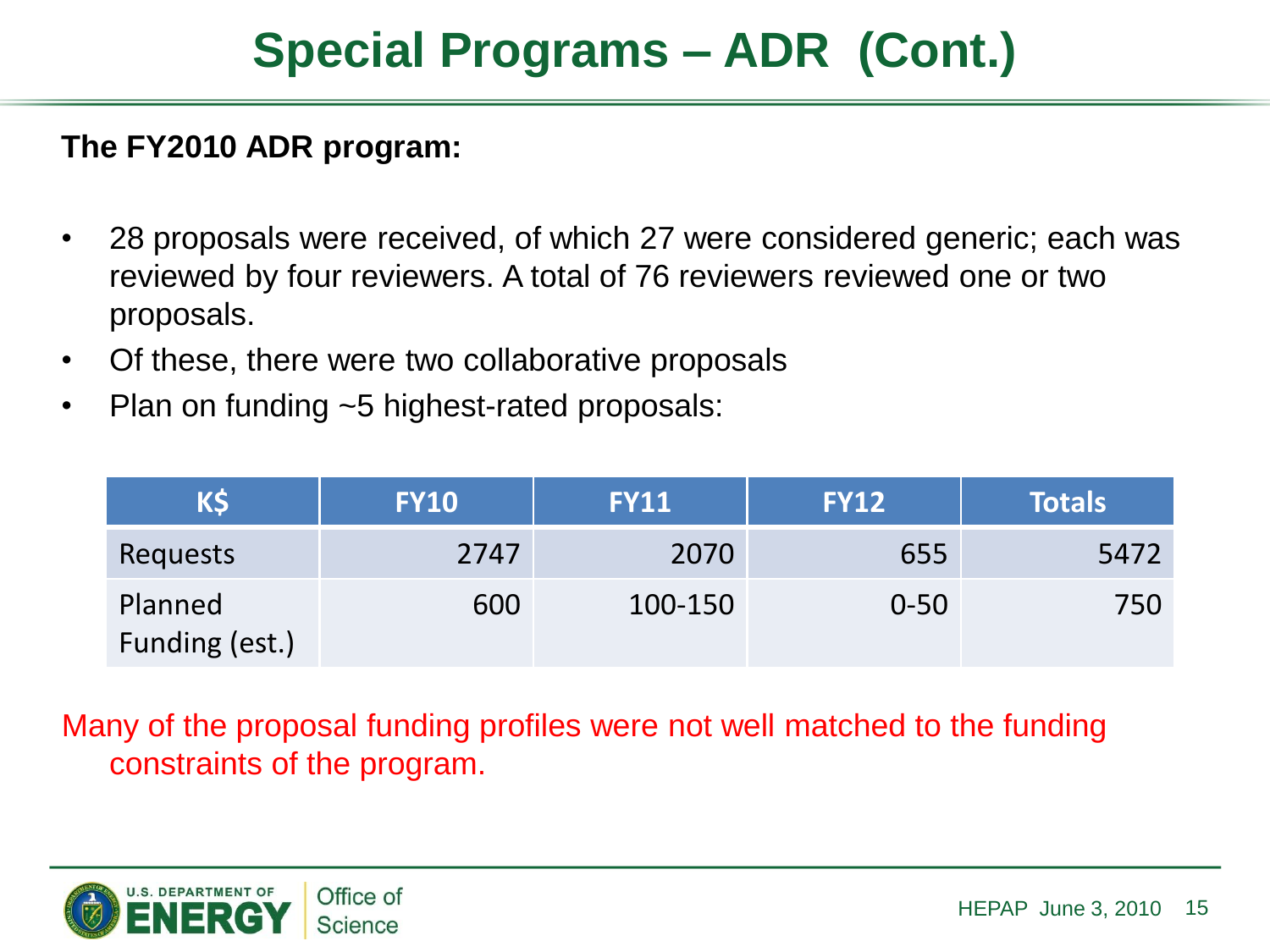## **Detector R&D Initiatives**

- **In addition to the core and ADR funding, it is desirable to have detector R&D funds set aside for larger initiatives which can address broad programmatic priorities, e.g.:**
	- Next-generation Intensity Frontier experiments
	- Future Energy Frontier detectors
	- New scientific opportunities
- **These initiatives should have clear timelines and deliverables, but are generally understood to be both "high-risk" and "highpayoff:"** 
	- The result may well be that there are technical show-stoppers
	- But if it works, it can be paradigm-changing

#### • **Some examples follow**

– Community workshops are planned to identify other compelling new opportunities

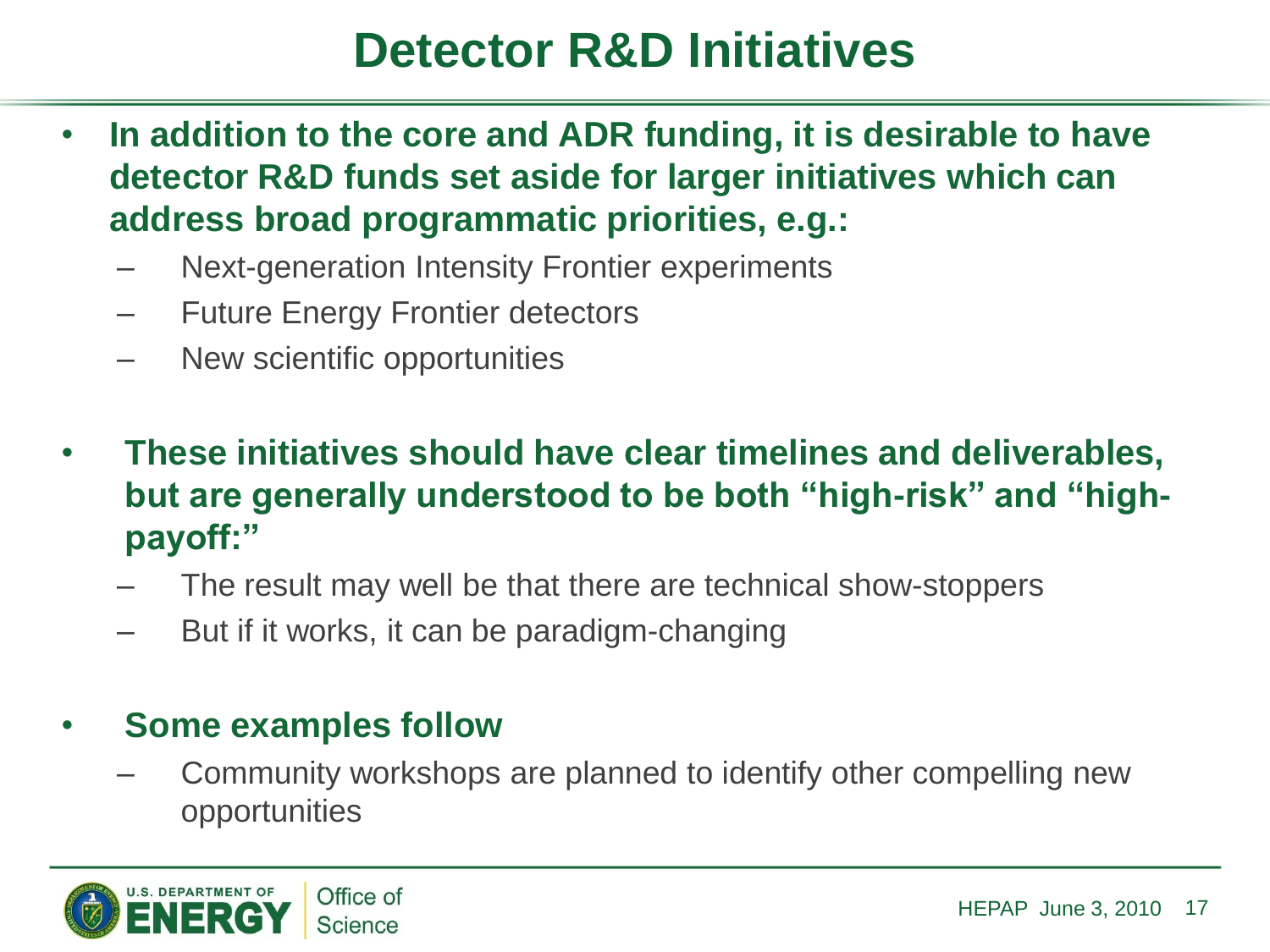## **Large Area Photodetector**

- There is currently a large effort underway at the University of Chicago and Argonne National Laboratory, partially supported by ARRA funds, to develop a large area, "flat panel" photodetector
	- using atomic layer deposition and relatively inexpensive channel blanks to generate a microchannel plate gain stage.
	- The readout consists of transmission line traces on circuit board with custom ASIC processing capability.
- The goal of this R&D is to produce 8" square modules with only ground and high voltage connections suitable for industrialization by 2012 which can be tiled to a readout tray to make 16" x 24" flat panel photodetectors.

The design goals of such a device are:

- Very good timing resolution (~10 psec)
- Good spatial resolution (~mm)
- High gain  $(-1 \times 10^6)$
- Less expensive than conventional photomultipliers of similar area
- Thin and mechanically robust with relatively few electrical connections
- Internal signal processing capability

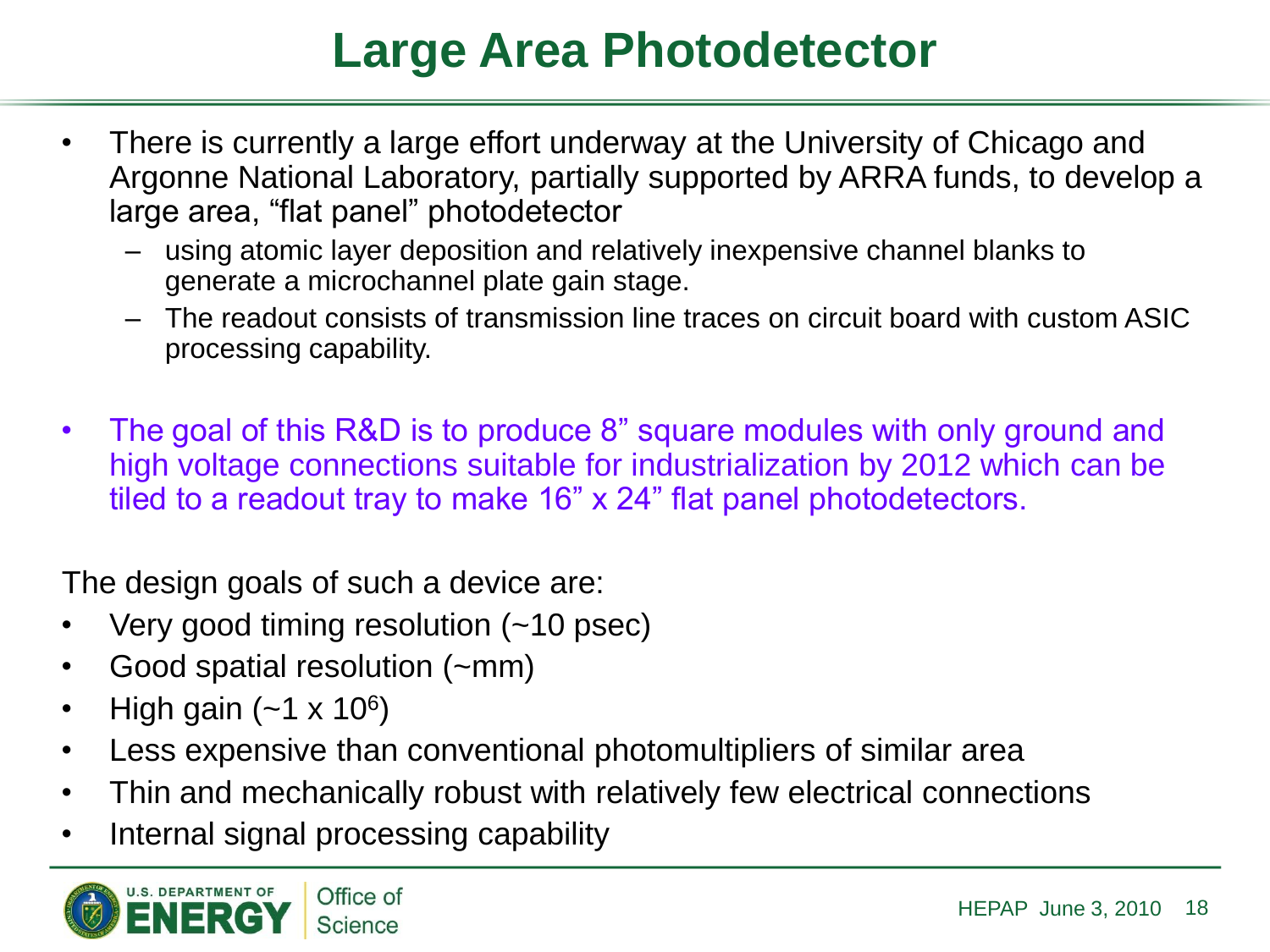The market for such a device is potentially large. A few examples:

- Photomultipliers are a major cost for a water Cerenkov LBNE detector. Mechanical robustness is also a major concern.
- Large area medical scanners would benefit from flat, high speed, less expensive photo technology.
- National security applications might include large area scanners for radioactive materials and for monitoring nuclear proliferation.

Some of the progress to date is shown on the following slides.

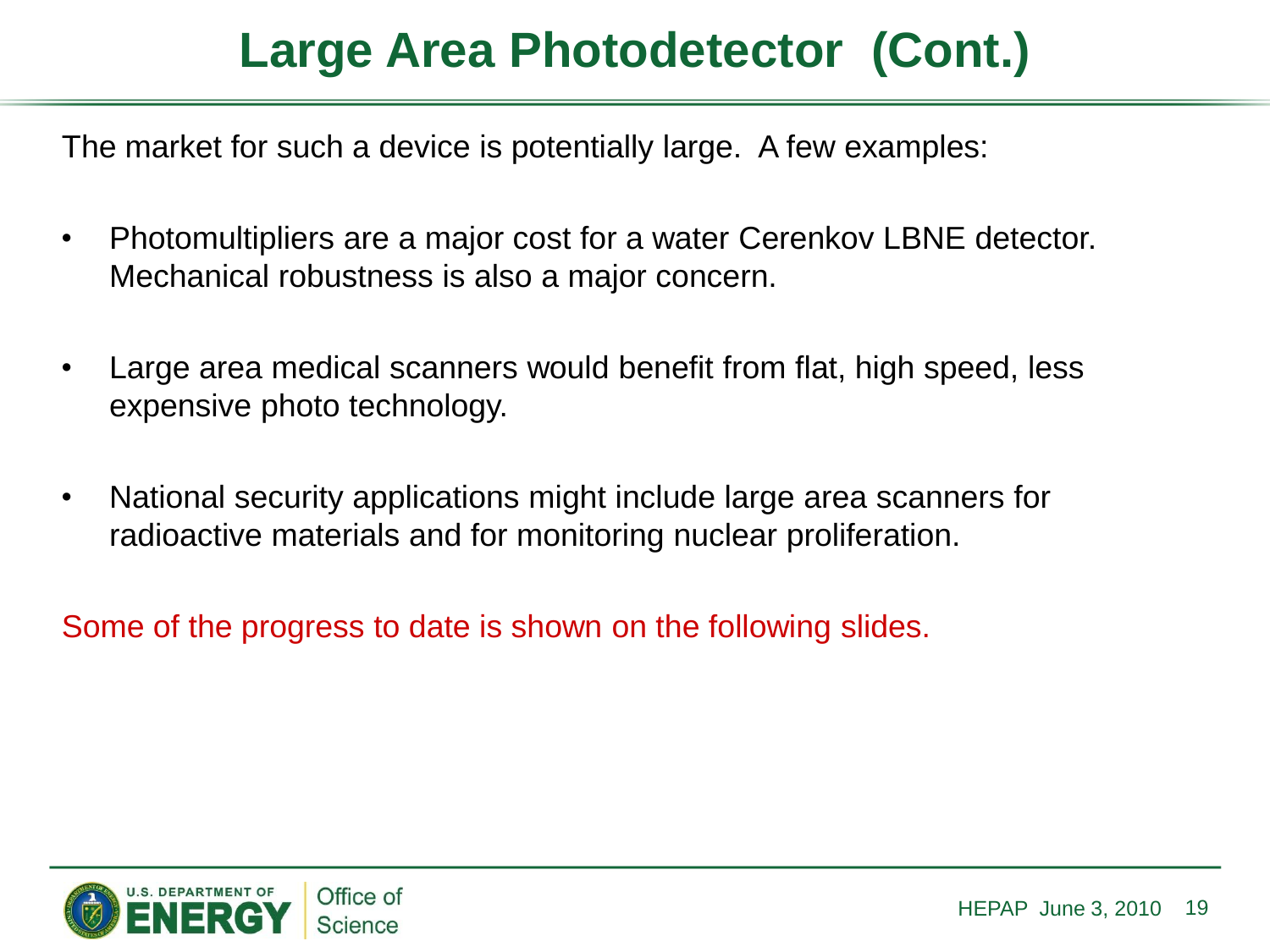

Design for 16" x 24" supermodule made from 8" x 8" detectors. The 16" x 24" backplane has the readout strips which couple to each detector.

Complete assembly for 8" x 8" photodetector module . (From the Large Area Photodetector web page blog.)



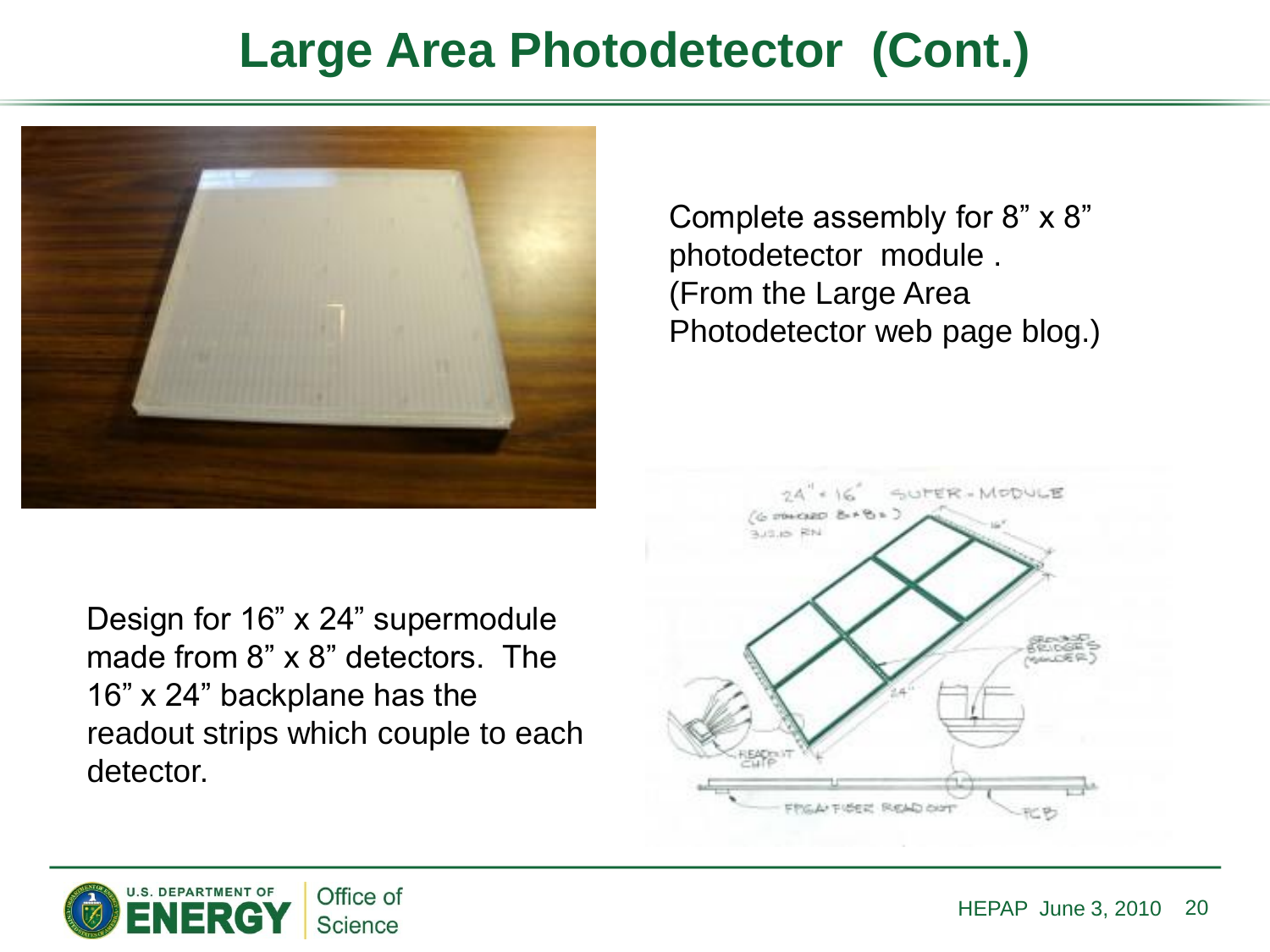

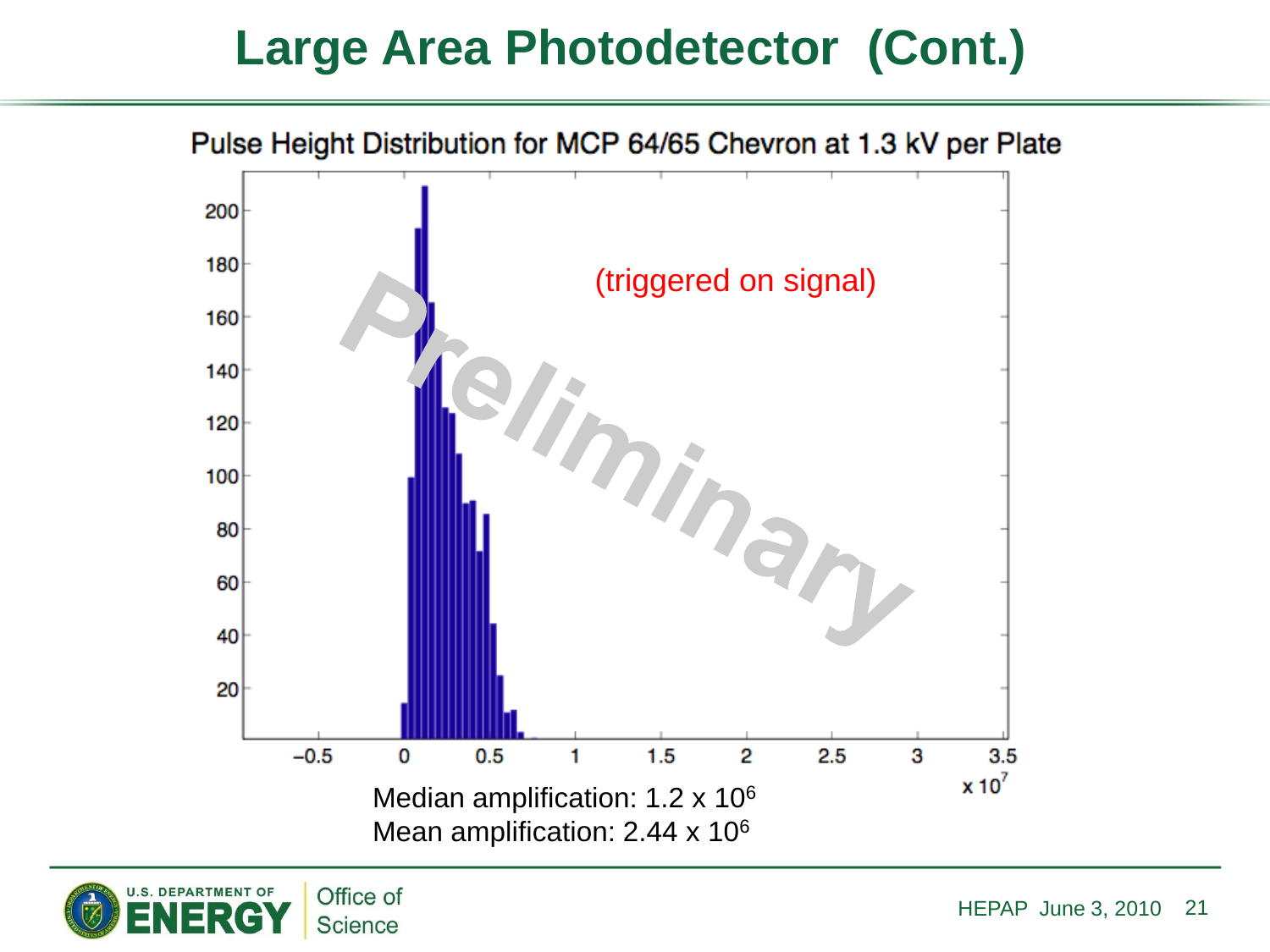## **Water Based Liquid Scintillator**

- There is currently an effort underway at Brookhaven National Laboratory in the Nuclear Chemistry Division to develop water based liquid scintillator.
- The primary motivation is to produce a liquid scintillator which is intrinsically cheaper than pseudocumene (PC)/mineral oil based scintillator with comparable performance for very large detectors.
	- For example, the cost of PC/mineral oil for NOvA is ~\$20M.
- A water based scintillator which would produce Cerenkov light as well as scintillation light could also be useful in compensated calorimetry and for particle ID in large detectors.
- Aside from HEP, there could be a national security market for water based scintillator.

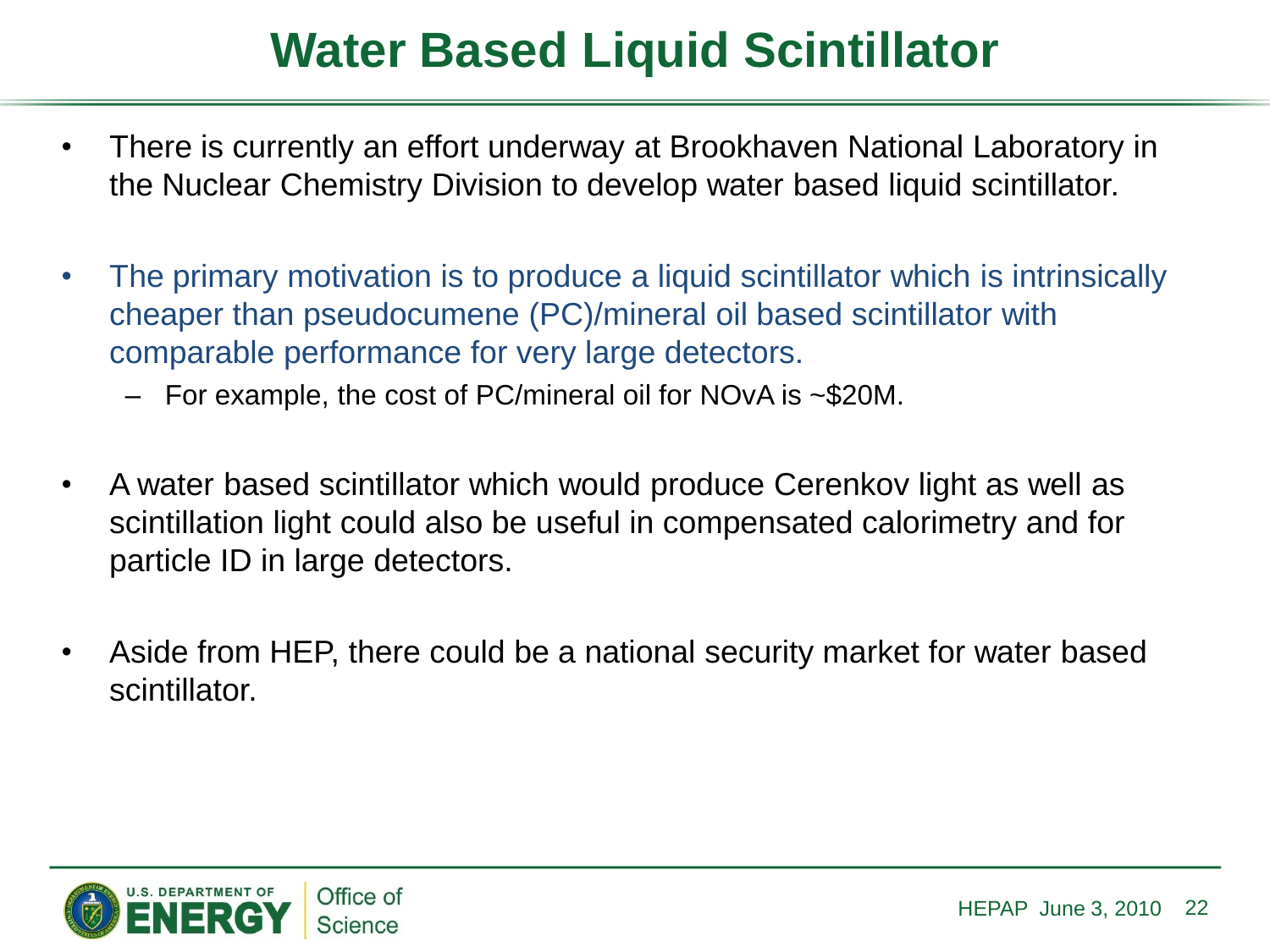# **Water Based Liquid Scintillator (Cont.)**

- A very promising candidate for water based scintillator is Linear Alkyl Benzene (LAB) sulfunated to make Linear Alkyl Benzene Sulfonate (LAS), a chemical manufactured in large quantities for biodegradable detergents. The material is inexpensive (currently about \$2k/ton) and relatively environmentally benign.
- A 10% mixture of LAS in water is comparable in scintillation yield to a typical oil based liquid scintillator and appears to be stable with time.
- A variety of further studies are underway on this candidate.





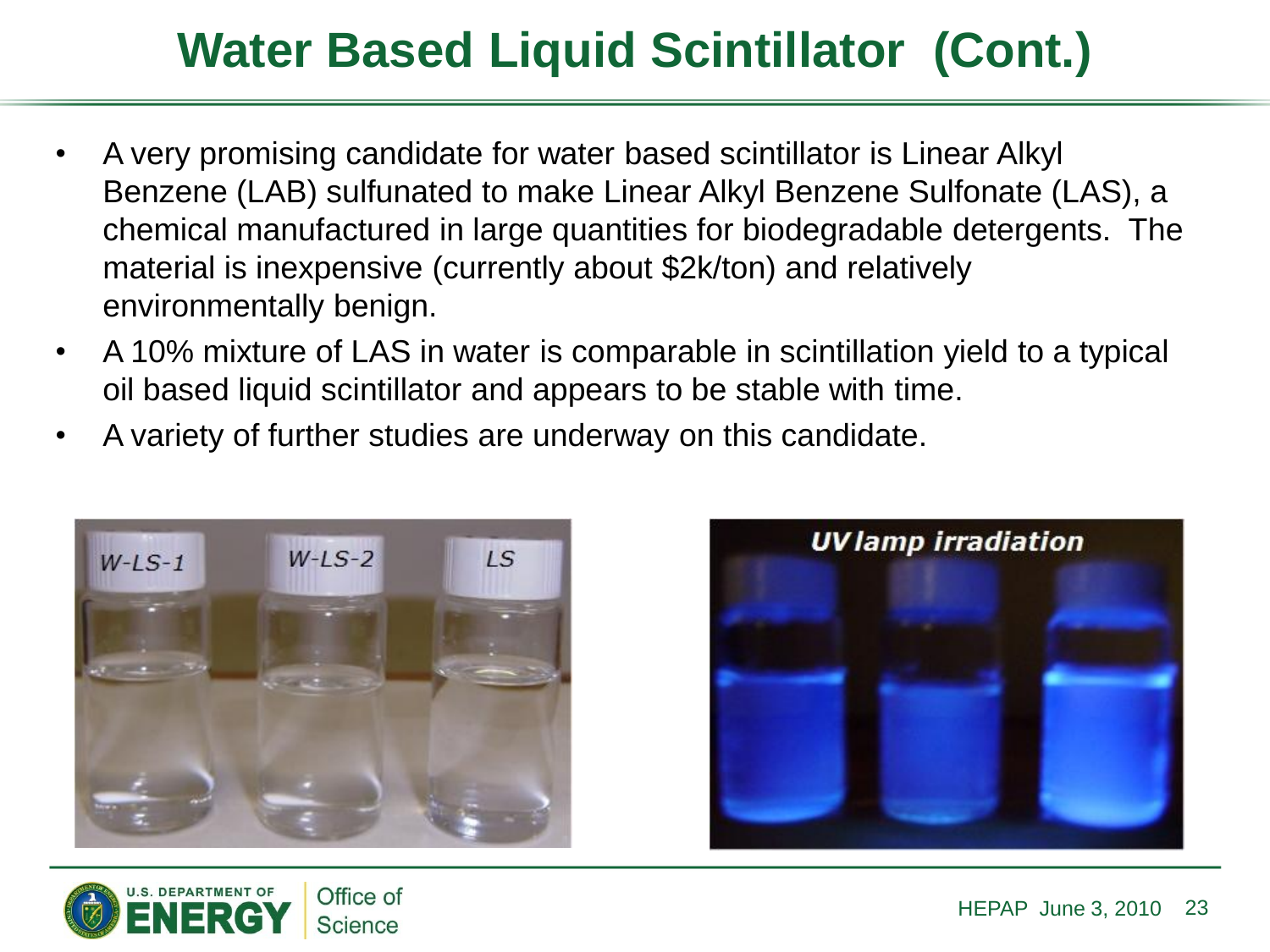## **Detector Systems Development**

- **In the past, it has been useful to have directed R&D funds set aside for development of specific detector concepts, e.g.:**
	- LHC detectors and their upgrades
	- ILC detectors
- **This model worked well enough in the old (institutional) HEP management model where one could think of these as "virtual facilities"**
- **However, this R&D structure does not fit well with current DOE project/budget management concepts** 
	- e.g., pre-CD0 but driven by specific detector concepts
	- Not tied to an existing US accelerator facility
- **For these reasons, among others, these directed R&D activities are in transition**

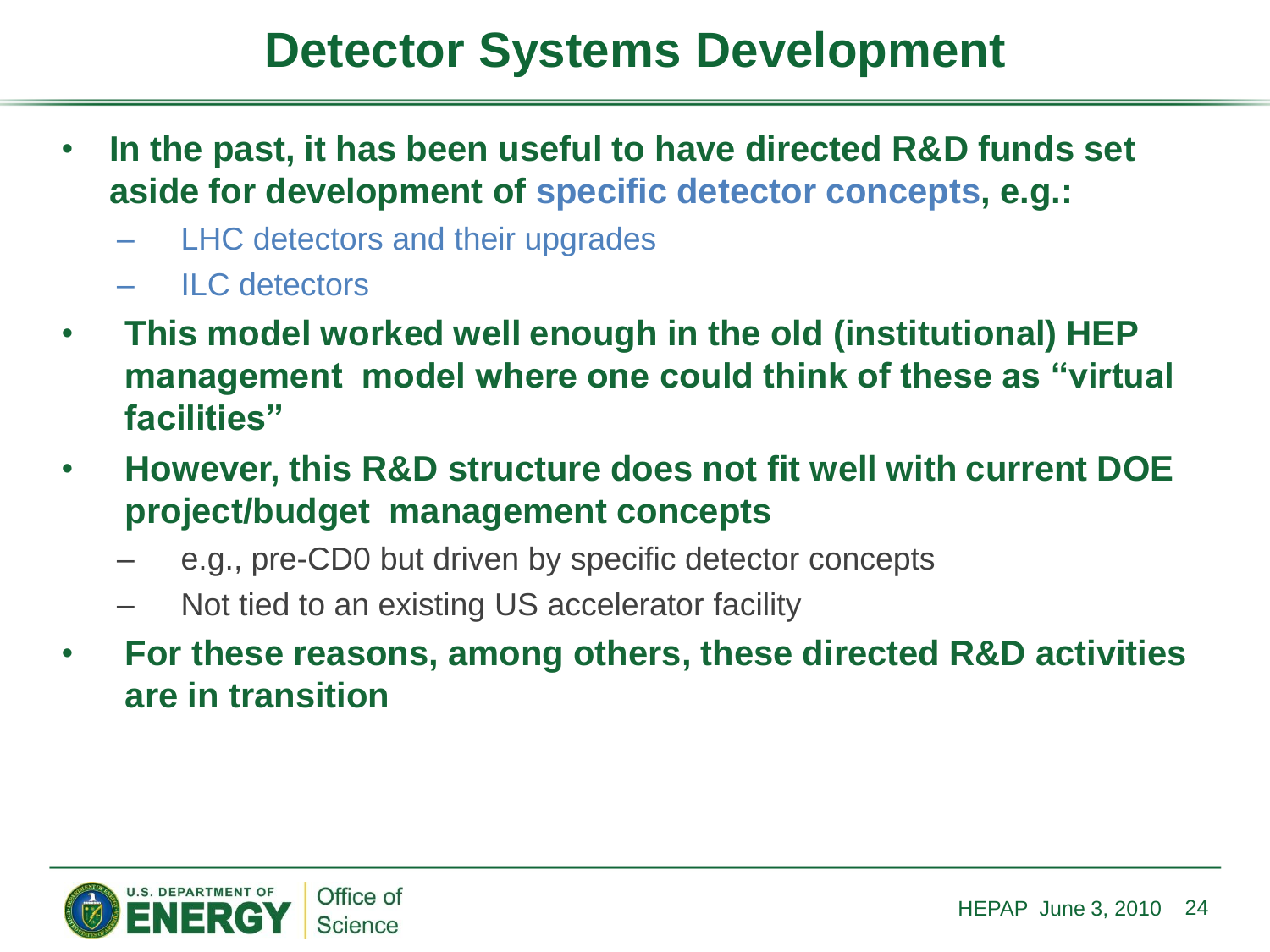## **Detector System Development – ILC**

- Dedicated DOE funding for ILC Detector R&D began in FY2004 and has waxed and waned with the fortunes of the ILC itself.
- It has been largely driven by development of specific detector concepts in parallel with the development of the ILC Reference and Technical Designs, overseen by the ILC Global Design Effort
- It has been funded under different mechanisms over that time:
	- DOE and DOE+NSF
	- Individual grants, "umbrella" grants, and lab financial plans
	- Community driven but always peer reviewed
	- A total of about \$5M has been provided to universities and a similar amount to labs (DOE only)
- We are committed to completing the current R&D as planned through FY2011 to inform the ILC Technical Design Phase process
- However, for reasons noted on the previous slide
	- We will transition this effort to a generic collider detector R&D program

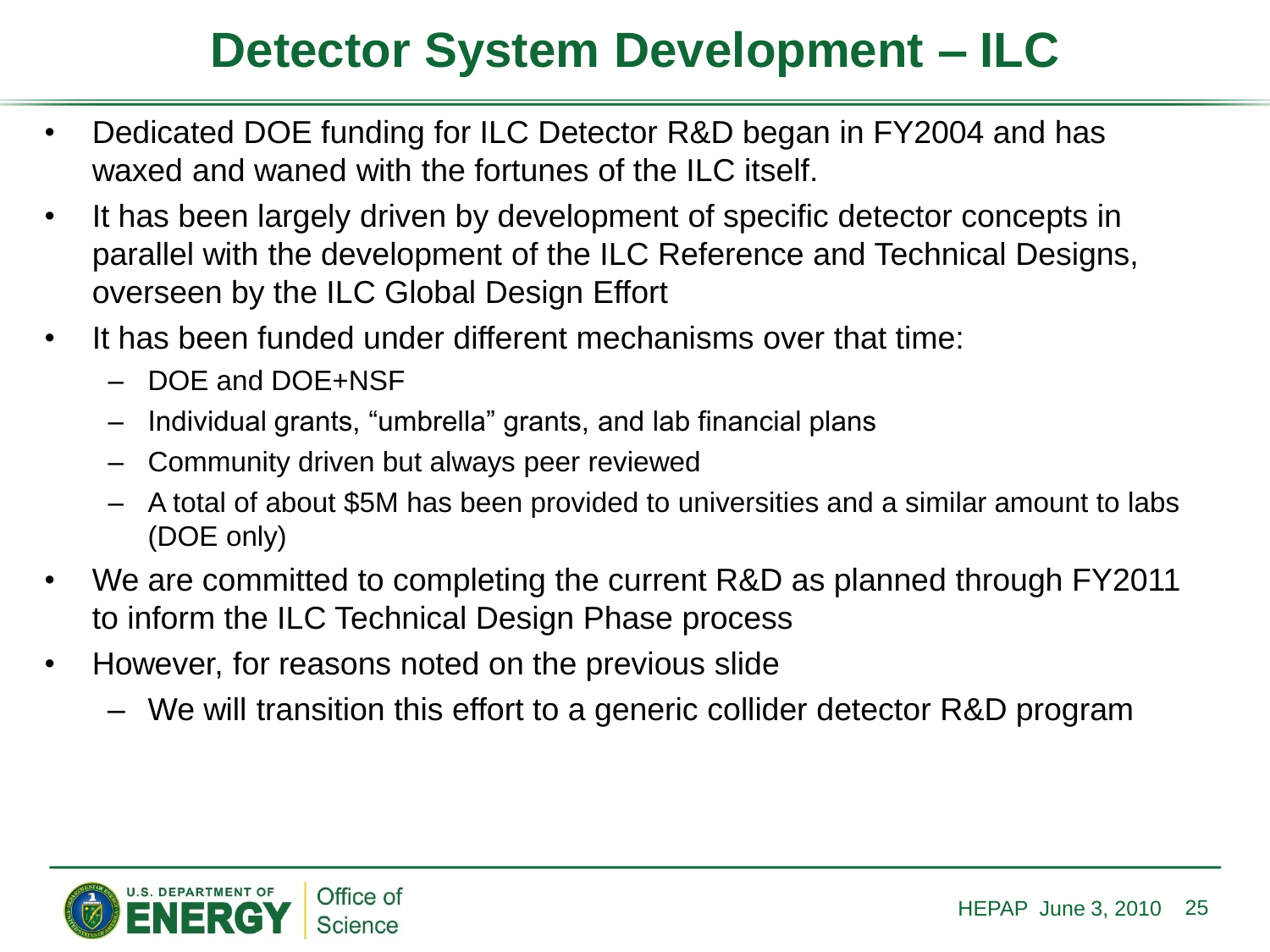## **Detector System Development – LHC Upgrades**

- Because of the anticipated slow luminosity ramp up of the LHC, OHEP plans to transition some of the directed LHC detector upgrade R&D funding into the generic Detector R&D budget starting in FY11.
- Details of how this transition will take place are still being developed
- Beginning in FY12 it is anticipated that proposals for generic detector R&D inspired/motivated by CMS, ATLAS, ILC and possibly muon collider detectors will compete for funding for future energy frontier collider detectors.
- Exact scope/timing of eventual LHC detector upgrades and US participation therein to be determined by CERN schedule and further international discussions.
	- See Mike's talk tomorrow for more details

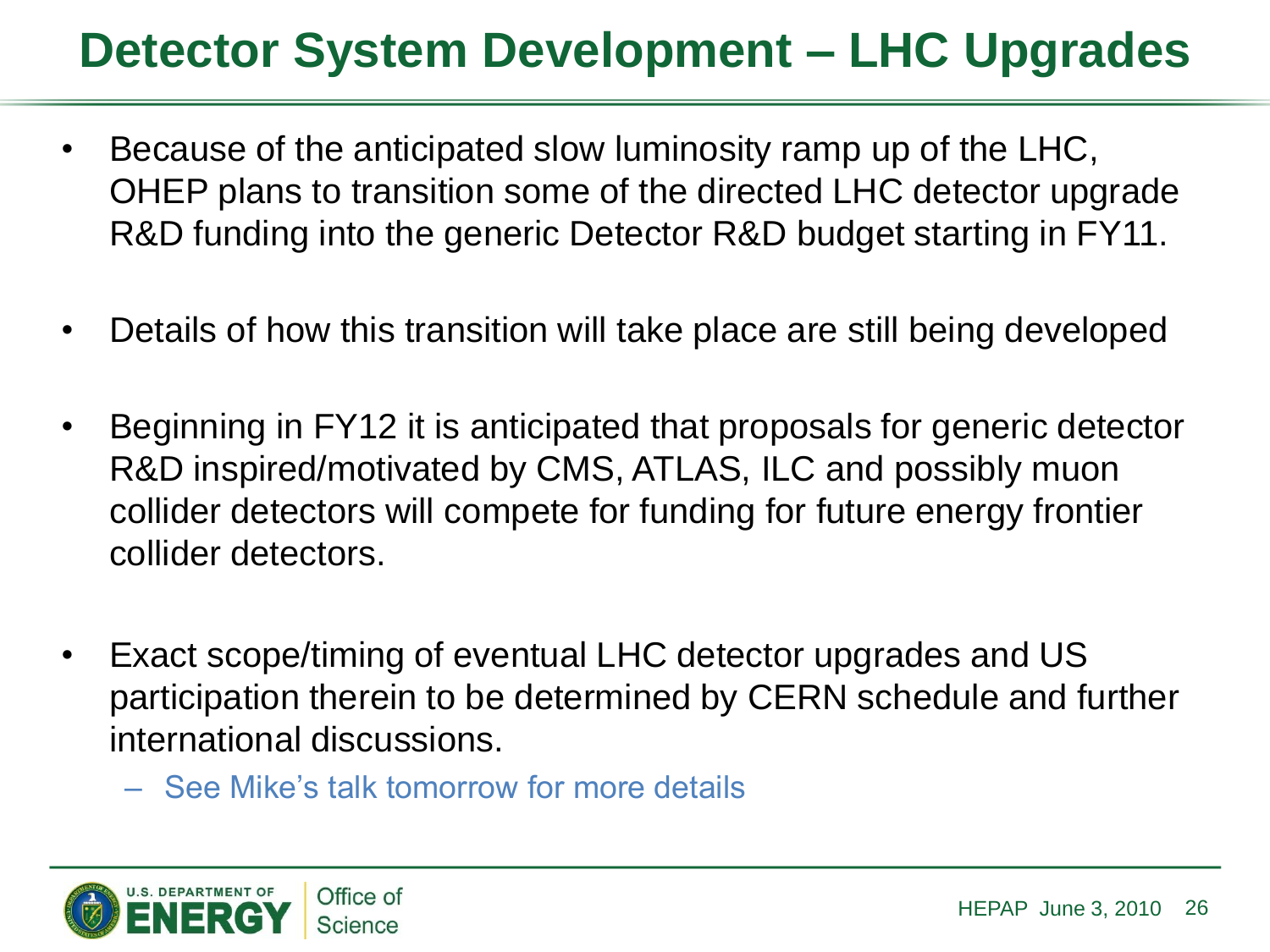## **Detector System Development – Muon Collider**

- HEP has asked FNAL to coordinate a national proposal for muonbased accelerator R&D
	- We have also informally asked the national labs to coordinate a parallel effort on detectors for future lepton colliders
	- First milestone is a white paper later this summer
	- Eventual goal is a directed national program on lepton collider detector R&D that is coordinated with related accelerator R&D efforts
- It is anticipated that eventually muon collider-inspired detector R&D will also compete for generic detector R&D funding with other collider detector R&D.
- Once reasonable muon accelerator beam parameters can be determined, simulations using some of the tools developed for the ILC Detector studies to study benchmark capabilities would be appropriate.

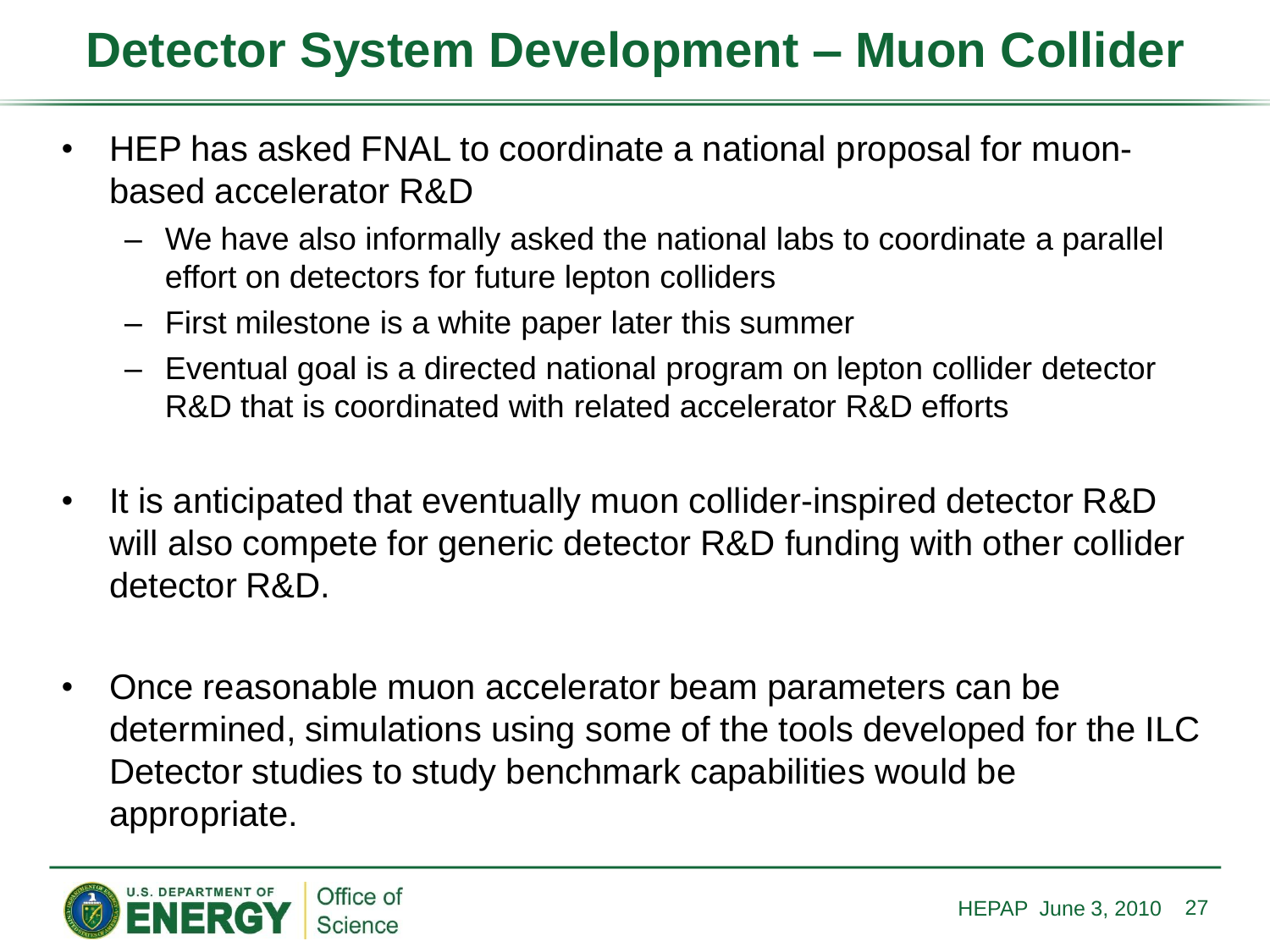## **Summary**

- The Detector R&D program has been recently established at DOE to establish a structure for detector R&D at the Universities and Laboratories and to oversee the use of funding to
	- prioritize the use of limited resources to optimize their impact on the HEP program
	- reduce duplication of funding in detector R&D efforts and
	- identify new areas in which detector R&D funding can impact the HEP program
- R&D directed at specific future detector concepts, which was previously supported with dedicated funding (ILC, LHC) will be largely transitioning to generic detector R&D support
- The Detector R&D community needs to find mechanisms for identifying new opportunities for detector R&D initiatives and for communicating current work throughout the University and Laboratory communities.
	- A workshop is being planned for October by Fermilab and Argonne to begin this process and others are on the horizon.
- The DOE Detector R&D program needs a new program manager since my term at DOE will be over July 31, 2010.

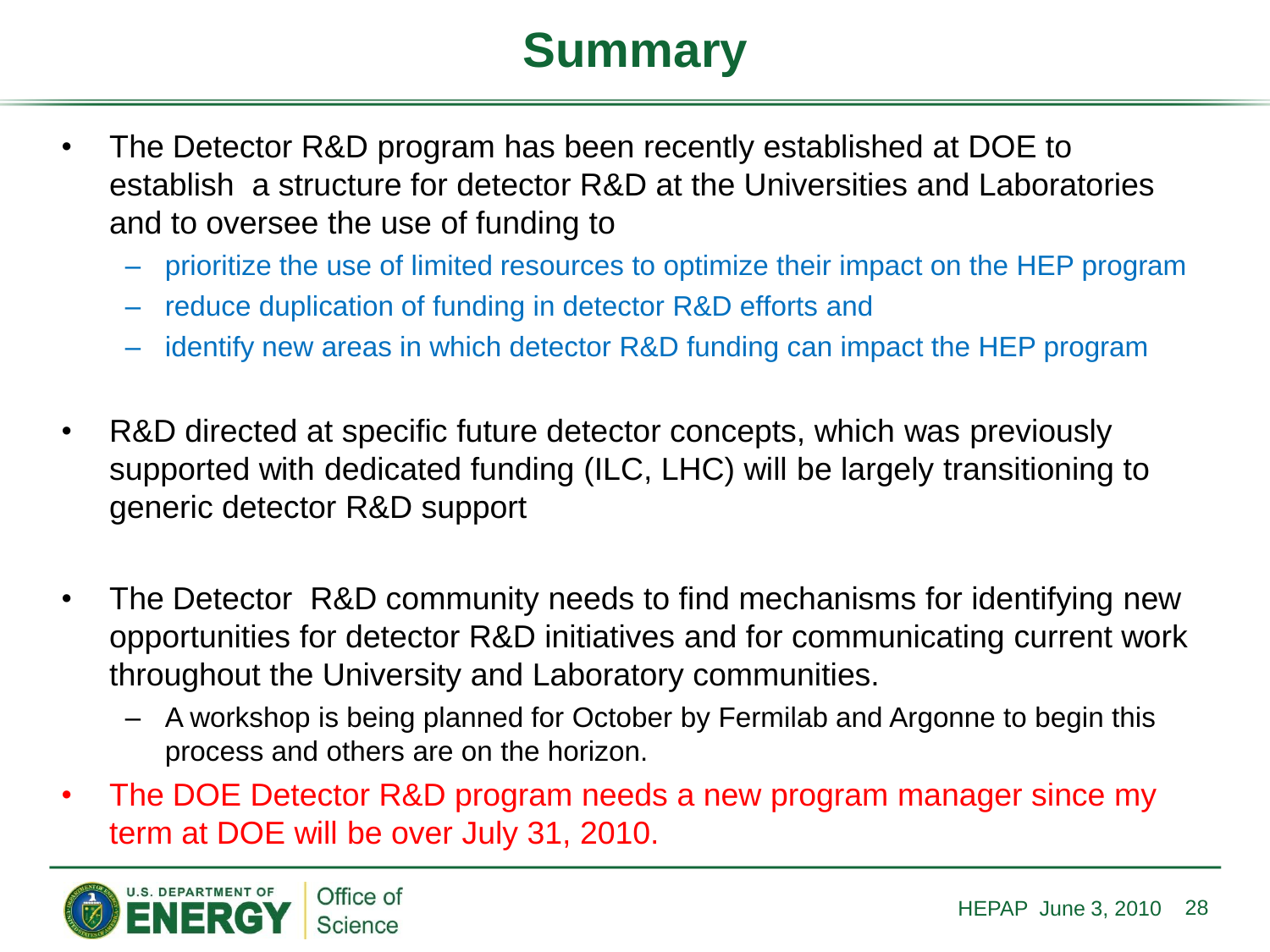# **Backup**

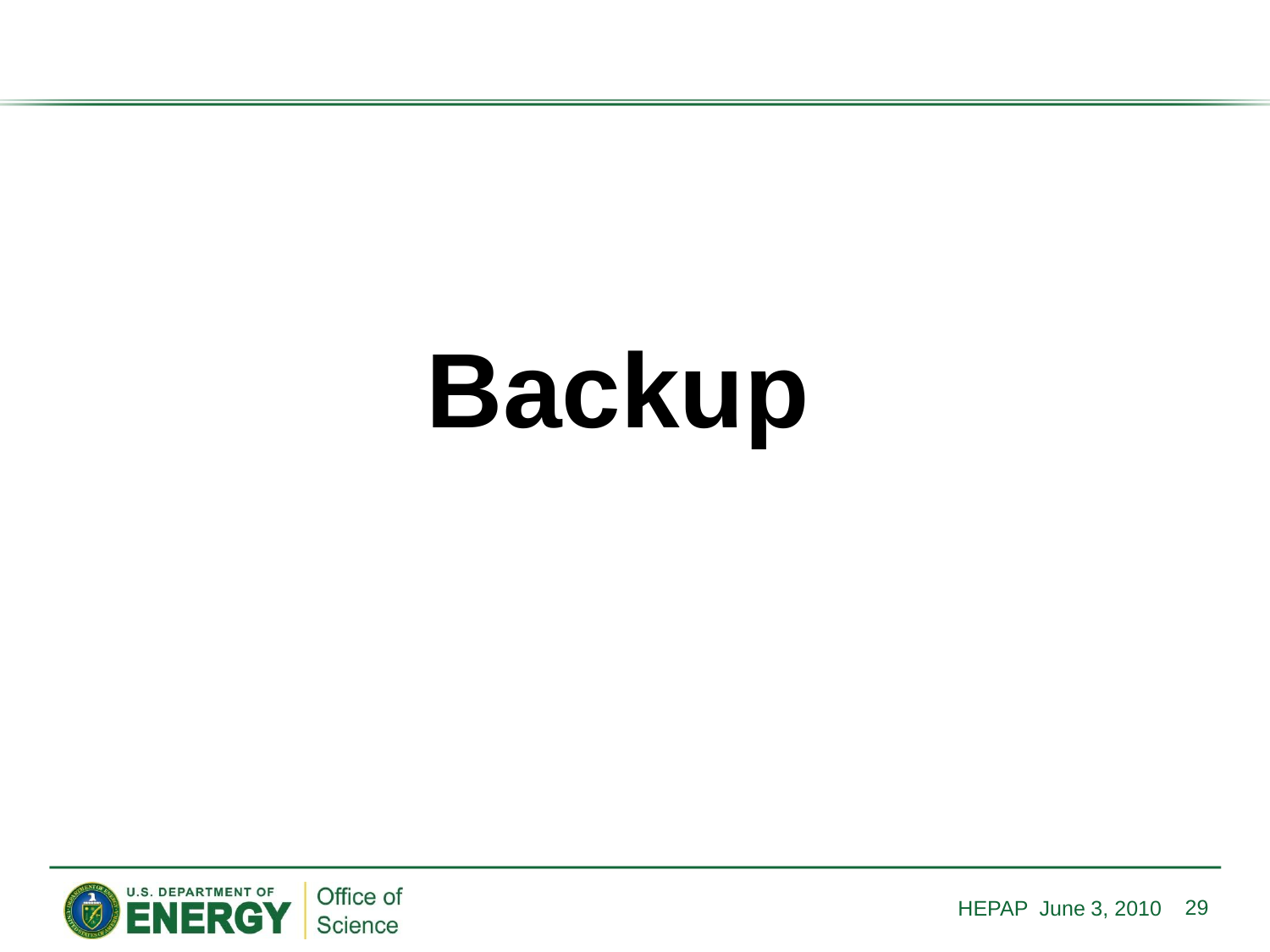# **Detector System Development – ILC (Cont.)**

DOE ILC Detector Development Funding at Laboratories:

Until FY09, Detector Development Funding at Laboratories was not tracked in detail and a considerable amount of the detector development work which was motivated by ILC detector development was also generic. The laboratory funding for detector R&D since FY09 primarily motivated by the ILC is given below.

| K\$                  | <b>FY09</b><br><b>Actual</b> | <b>FY10</b><br><b>Estimated</b> | <b>FY11</b><br><b>Estimated</b> |
|----------------------|------------------------------|---------------------------------|---------------------------------|
| Argonne <sup>1</sup> | 1000                         | 1000                            | 1000                            |
| SLAC <sup>2</sup>    | 750                          | 750                             | 750                             |
| Run Tot              | 1750                         | 3500                            | 5250                            |

<sup>1</sup> Argonne plans to spend ~\$1M/year on the resistive plate chamber digital hadron calorimeter through FY11 <sup>2</sup> SLAC spent ~\$0.75M in FY09 on SiD development

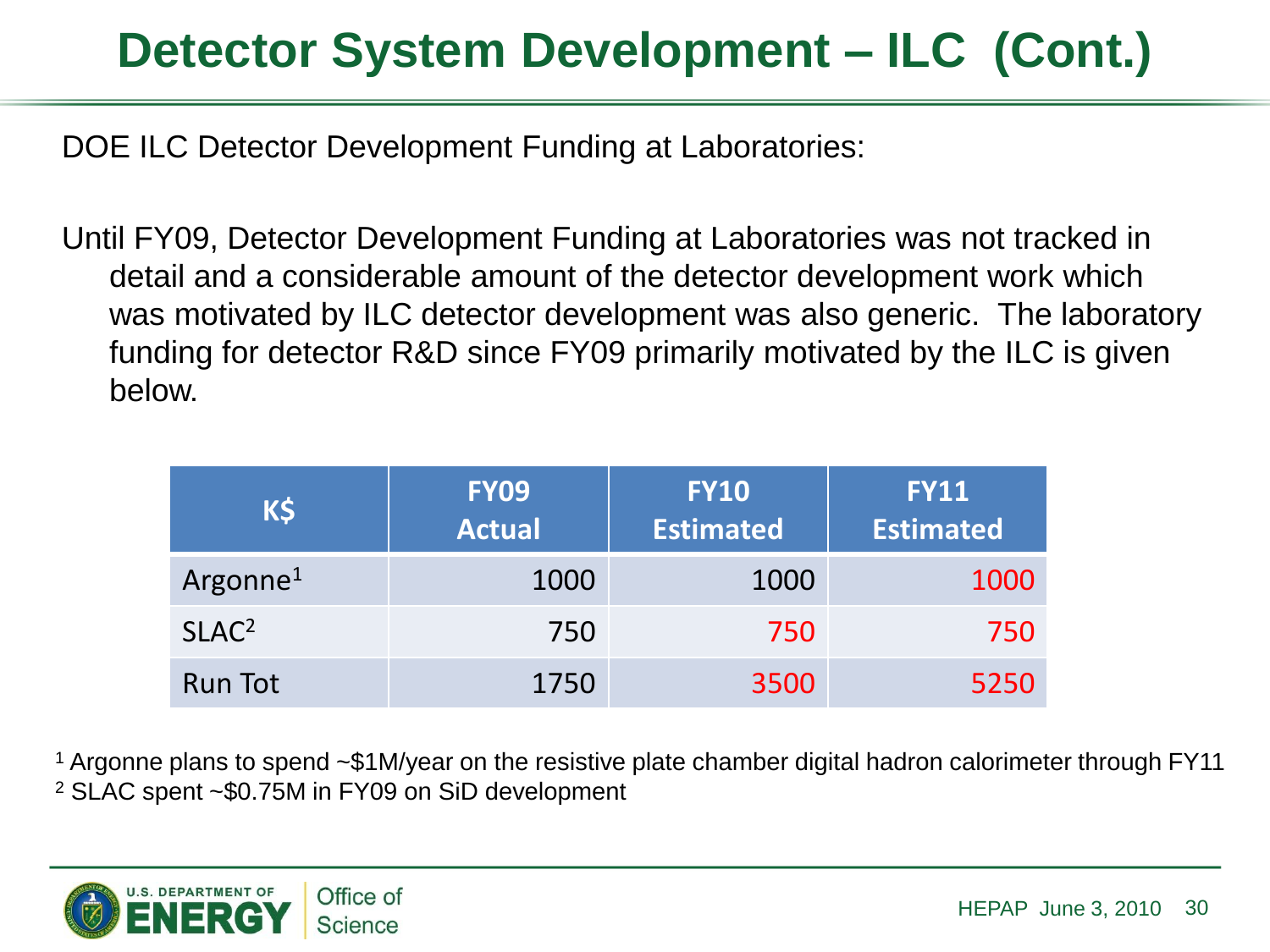Before and After ALD Coating  $x10<sup>5</sup>$ Before ALD Coating 14 After ALD Coating Mean # of Electrons Collected on a Single Strip 12  $10$ The effect of Atomic Layer Deposition on the performance of a commercial microchannel 8 plate.6 4  $\hat{z}$ 1.5 1.6  $1.7$ 1.8 1.9  $1.4$  $\overline{2}$ 

Voltage Across the MCP (kV)

**Comparison of MCP Amplification** 

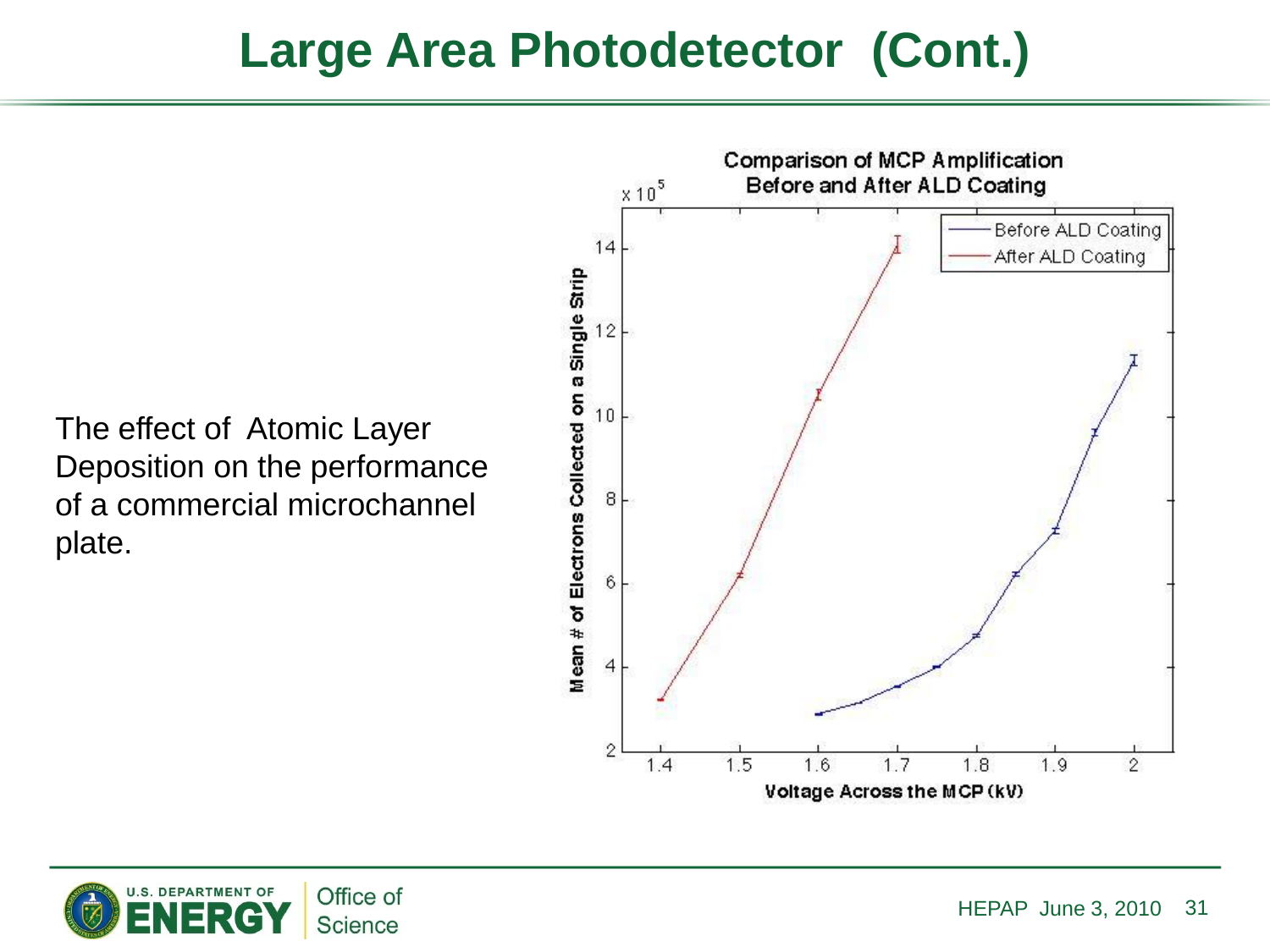# **Water Based Liquid Scintillator (Cont.)**

#### Water-based Liquid Scintillator: M. Yeh

- develop a W-LS to be used as energy spectrometers in  $\bullet$ large-scale physics experiments
- to replace the hundreds to many tons of unloaded or  $\bullet$ metal-loaded organic liquid scintillators to
	- $-$  simplify the sensitive detection medium
	- less compatibility issue
	- $-$  cost savings
- non-linear photon production plus superior water  $\bullet$ attenuation length makes it possible to detect Physics below Cherenkov threshold

$$
p \rightarrow k^+ + \overline{v}
$$
 mode at > 3×10<sup>33</sup> yrs (SK)

Conventional W-LS cocktails







New-generation BNL W-LS Continuing focus on the online-purification  $($ >25m) and M. Yeh scintillation time  $(\leq 12ns)$  for W-LS



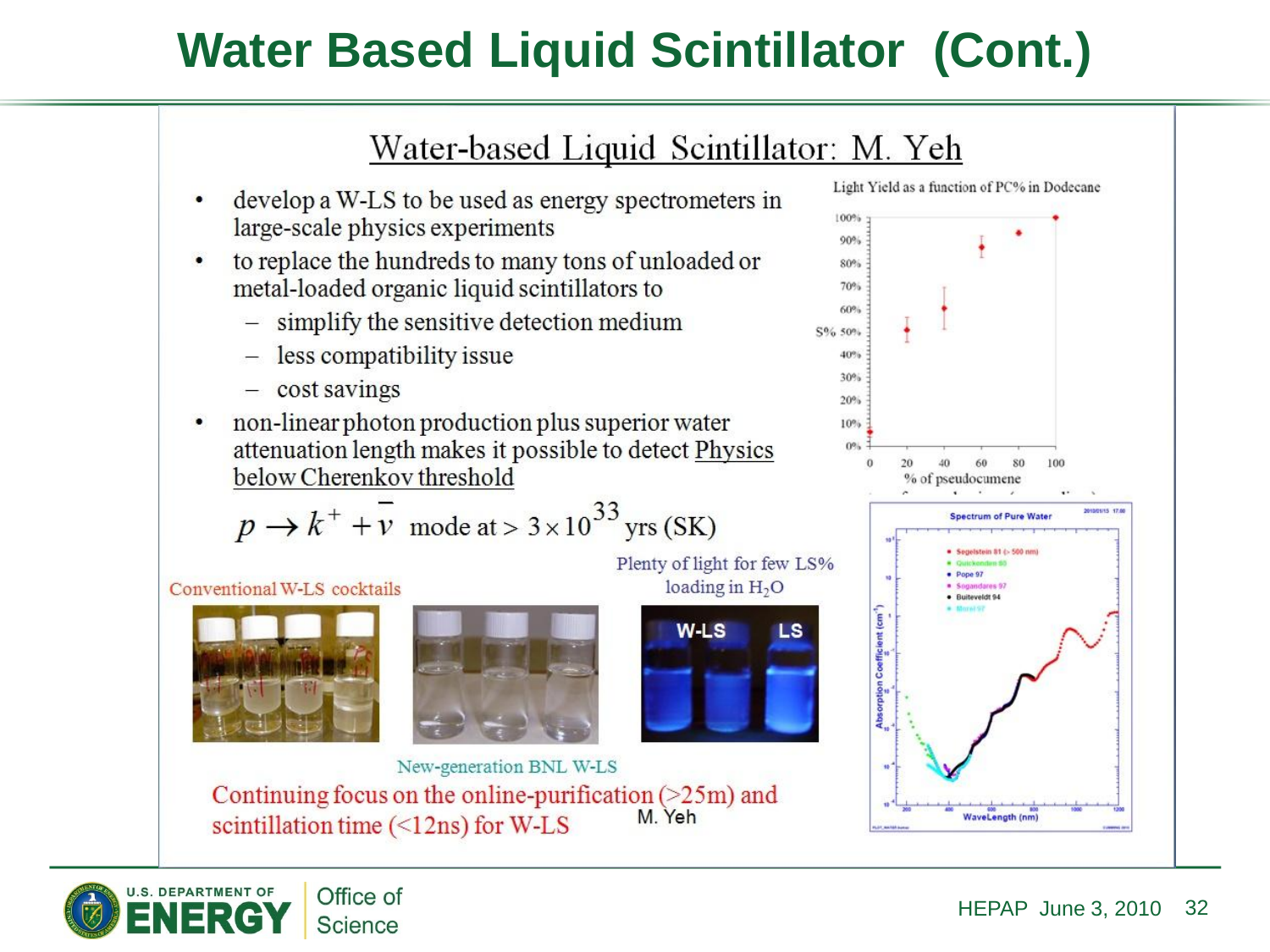# **Detector System Development – ILC (Cont.)**

#### **Current projects being funded in ILC Detector R&D program for the SiD detector concept**

Chronopixel development – development of a vertex sensor with time stamping.

- 3D sensor simulation model charge collection as a function of pixel spacing, doping profiles, and pinning layers.
- Alignment procedures development of a frequency scanned laser interferometry alignment process.
- Silicon development develoment of a silicon microstrip tracker.
- DC to DC conversion project to increase the efficiency of power delivery without adding to the material budget.
- Sensors and connects low mass sensor, electronics, readout development.
- Silicon tungsten EM calorimetry development of high granularity electromagnetic calorimeter suitable for particle flow analysis.
- GEM based digital hadron calorimetry alternative to an RPC digital hadron based calorimeter being developed at ANL.